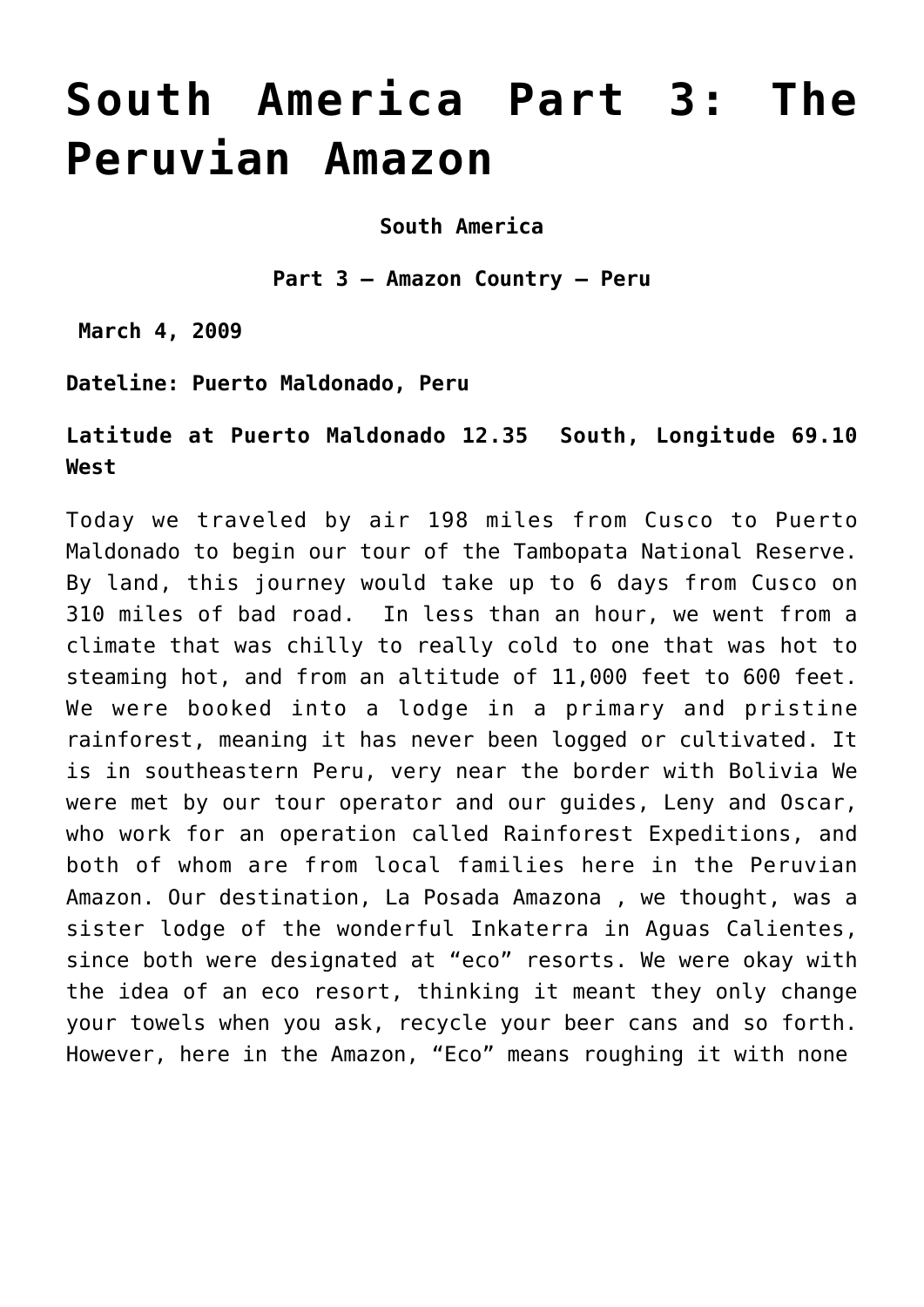

The Posada Amazonas Lodge

of the niceties you associate with civilization as we know it, except for the flush toilets. We were at best naïve, at worst, totally delusional, although I will say that the beds with mosquito netting were okay – it's what could be on the other side that netting that can give you the willies. But then after all, the tour was billed as Rainforest Expeditions, not Rainforest Resort and Spa,so I guess we should have anticipated some sort of privation, and we did, but just not to the extent that we were actually deprived over the coming days.

Feeling there must be some sort of "failure to communicate" to borrow a phrase from Cool Hand Luke, I called Donovan, our tour operator in Cusco, for a short consultation as we stopped at the headquarters of Rainforest Expeditions to repack only the essentials that we can carry ourselves over roughly 1.5 miles of rough terrain.. It seems Donovan was aware of the amenities (or should I say the lack thereof) at La Posada Amazona – he just failed to communicate them to us. His part of the conversation went something like this, although I must admit most of the snarky parts are more what I thought, rather than what he said:

No hot water – no problem, you won't want any hot showers anyway. No electricity – no problem, you don't want to see what's creeping around out there since your room is open to the elements, and oh did I mention that there are no doors to the rooms? All rooms are open to the outdoors, but no problem, we have never had a tourist carried off by wild animals. Yep,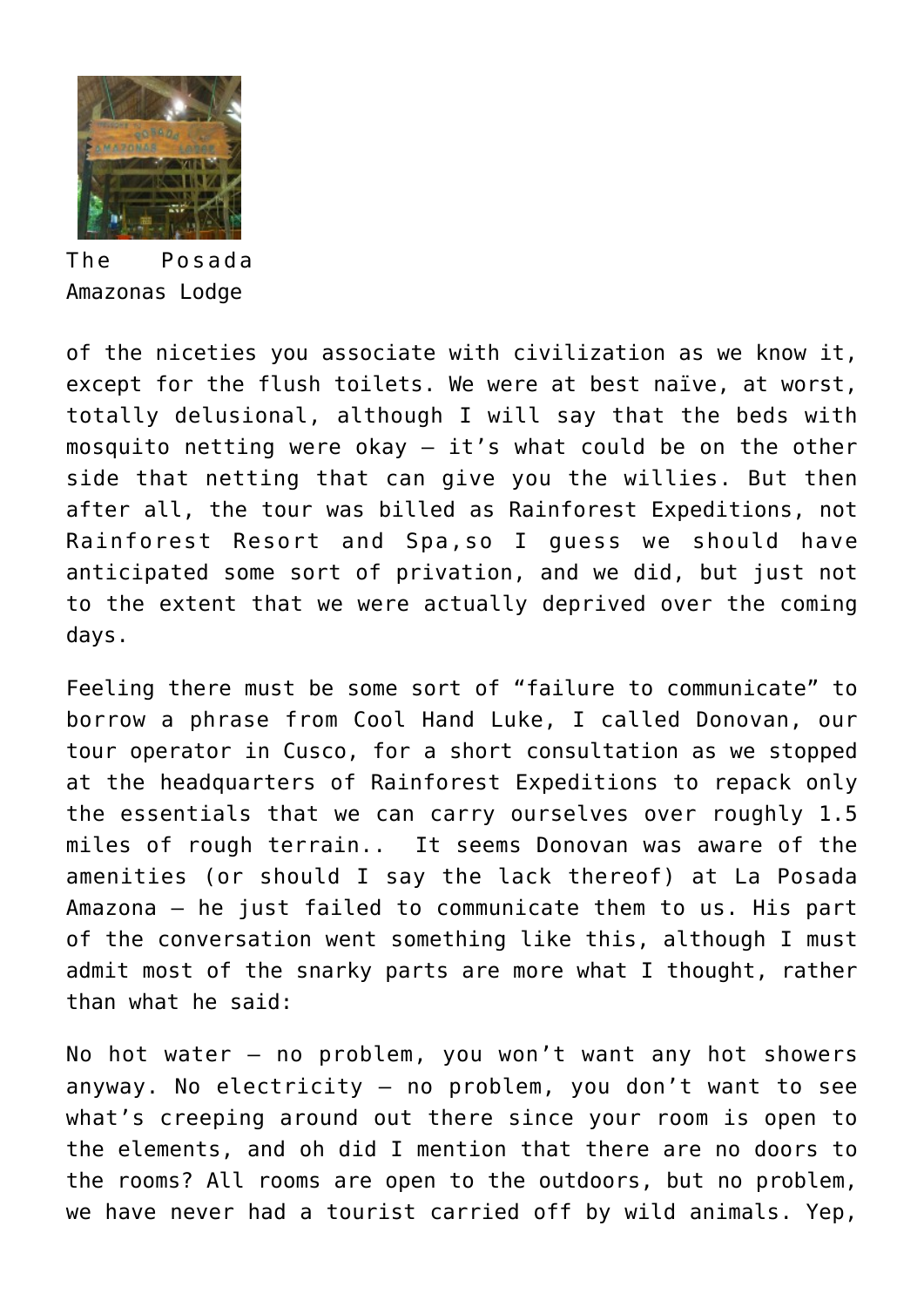with no electricity that means no ceiling fans, no air conditioning, but no problem, it's cool there at night. And yep that means a mini-bar, TV and Wi-Fi are out of the question.. And also no swimming pool, but hey, you're going to get plenty wet out there on the trails, what with the rain and sweat and so forth.

After a brief group discussion, the six of us decided to adjust our attitudes, "man up", put on our Big Girl Britches, or whatever, and embark upon this adventure with as much enthusiasm as we could muster. In Spanish *posada* means a place for stopping so the name of the Eco-lodge, *La Posada Amazona* means, the place for stopping in the Amazon. The question is *por que* ( i.e. why – as in why would you want to stop here?) We resolved to find out the answer to this as we set out to the Tambopata Reserve and our accommodations.

From the headquarters of Rainforest Expeditions, we took a bus to a place called Comunidad de Infierno (which, and I am not making this up, translates as Community from Hell). We came to learn over the next few days first-hand how the community earns its name. We took a motorized canoe – a very long, very narrow boat, powered by a car engine and steered with a long tiller. The boat was so narrow with practically no ballast, so the sequence of loading and unloading people and goods really mattered, as it tended to tip alarmingly with any type of movement on board.

The river we will be traveling on and the state we are in is called Madre de Dios (Mother of God), but we think it should be Madre de Dios Hace Calor Aqui (translation: Mother of God it is hot here). The Reserve takes its name from the Tambopata River, another Amazon a tributary that joins the Madre de Dios at Puerto Maldonado. They merge with several other rivers that form the Amazon River which flows for 3,000 miles to the Atlantic.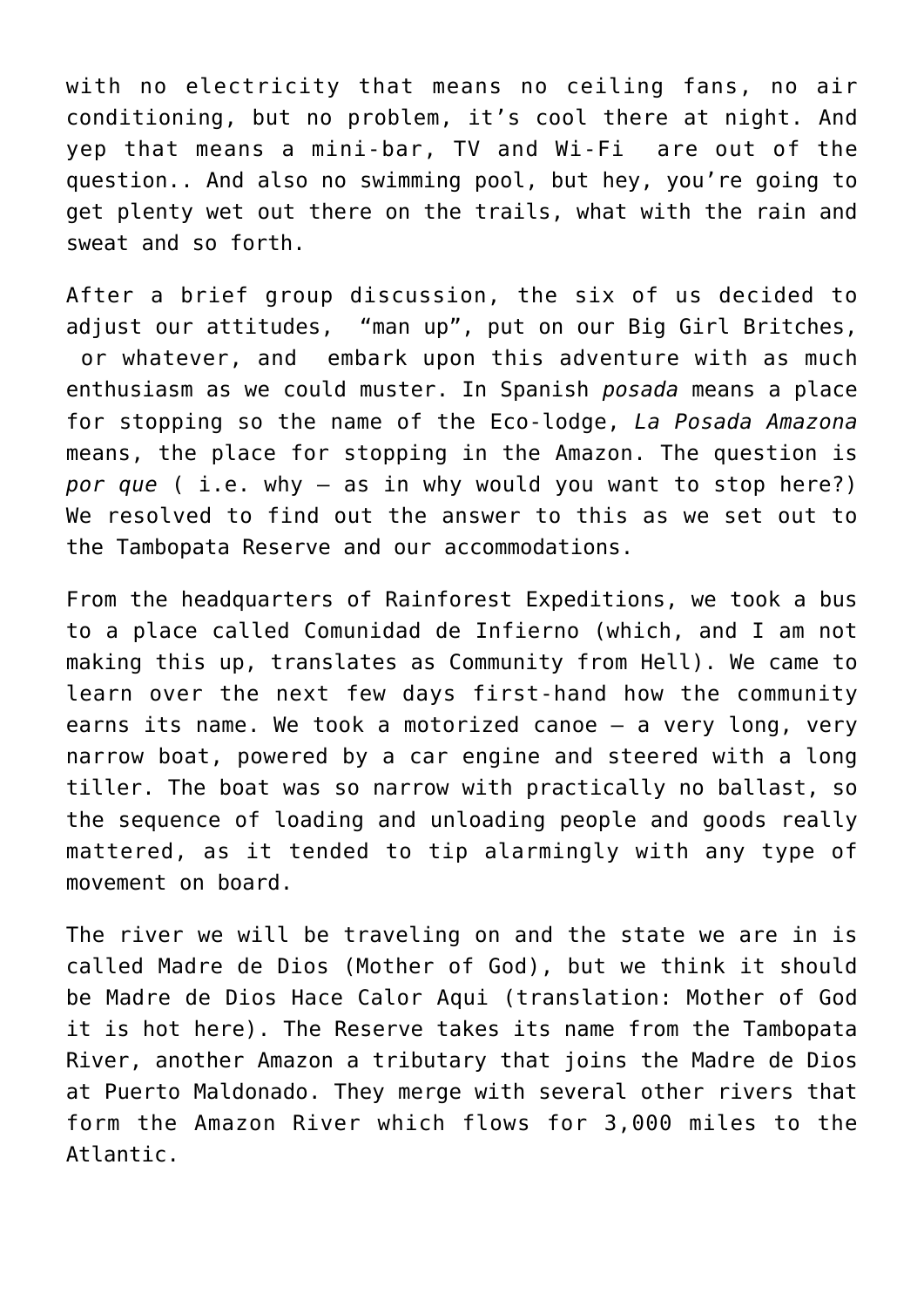

Lunch on an Eco-friendly Banana Leaf

We head east from Puerto Maldonado on the river, which is brown from all the silt, not so much the chocolate milk color of the Urubamba, but more of a mustard brown, maybe a Grey Poupon. Turtles were abundant along the shore with hordes of butterflies swarming around them. Leny said the butterflies are attracted to the salt in the turtle tears. I suppose somewhere someone got a government grant to determine this, but then you never know when you'll need a fact like that at a cocktail party. We were served an interesting and surprisingly delicious lunch on board – fried rice served hot, wrapped in a banana leaf. Our instructions were to just throw our leftovers and banana leaf plates overboard to clean up, but of course the plastic forks were disposed of otherwise. We suspect fingers are the ecologically correct way to eat our lunch, but were glad to see this minor concession to convenience and to conspicuous consumption.



Sunset in the Amazon

The Tambopata Reserve has over one million square hectares,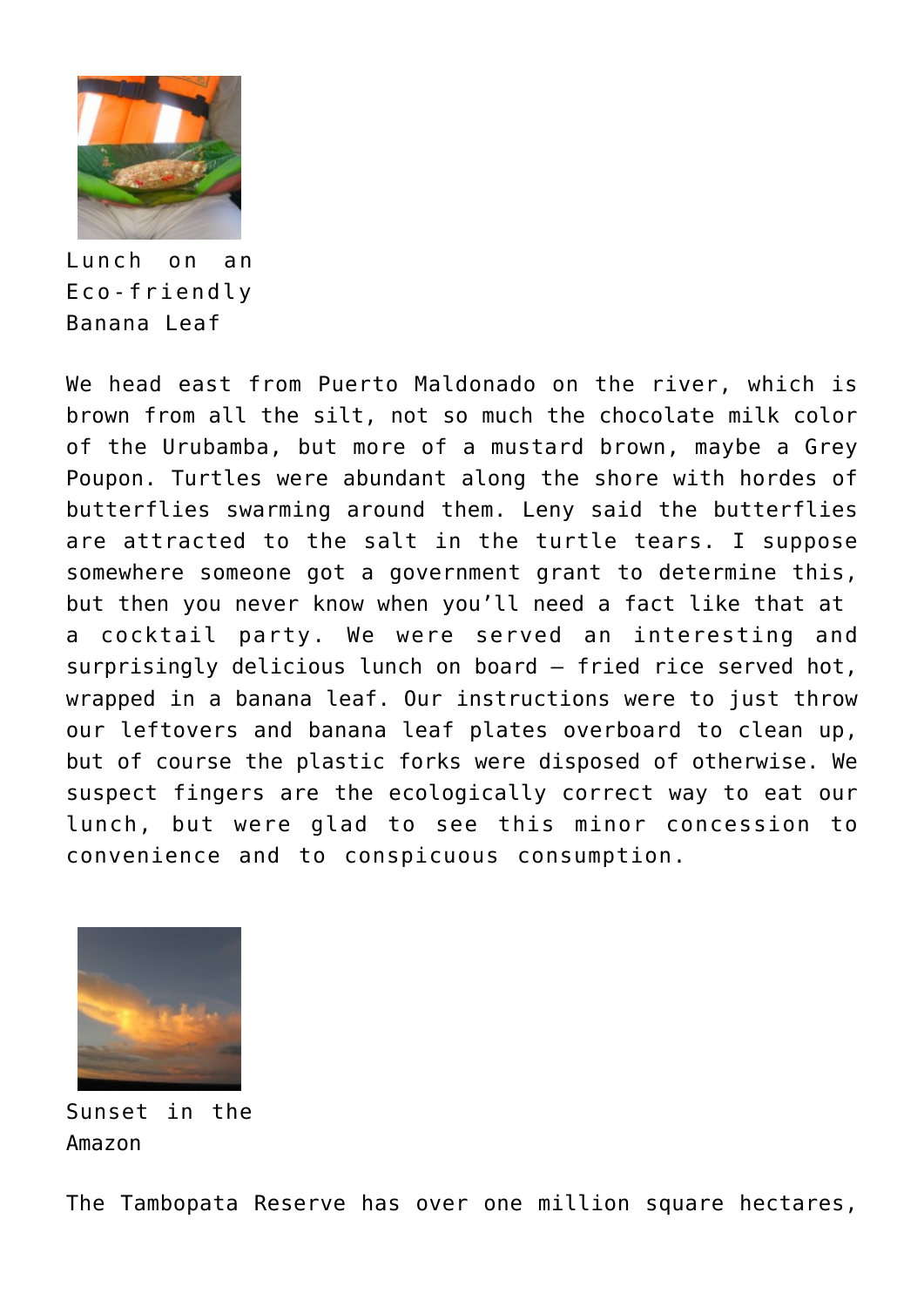(one hectare is roughly 2.5 acres) and the Peruvian Amazon comprises over half of Peru's land mass; however, only 5% of their population lives here. The Reserve contains the most diverse ecosystem on the planet. There are around 200 mammal species, such as the giant otter, which is actually "giant" only when compared to the average otter. I was thinking when I heard the name that it would be some ground-thumping sort of creature out of a Michael Crichton novel, but we learned it was the same creature we know by the name "nutria", that pesky species that was introduced into North America and which continues to multiply like rabbits. They also have the collared peccary, a javelina relative, which is a pig-like animal with bristles and there is the tapir, which looks like a pig-like animal with a big fleshy snout, but it is most closely related to hippos and horses. They have a creature called the horned currasow, which is not a sow at all, but a showy bird. Then there is the largest rat in the world, the capybara, which is the oddest looking rodent you can imagine – sort of gopher-like with a squared off snout. Perhaps the most notorious inhabitant is the anaconda, which apparently lives up to its reputation in terms of size, but does not in terms of the number of humans consumed. As far as they know, that number is zero. They also have the beautiful, if exceptionally shy jaguar, similar in appearance to the African leopard, but much smaller and the even smaller ocelot, also spotted, but weighing only around 25 to 35 pounds. They also have a small bear, also a shy creature, called the spectacled bear, with golden fur around the eyes, and black elsewhere, giving, the impression that the bear is wearing glasses. Unfortunately, the shy animals chose not to reveal themselves, but we were assured they are out there.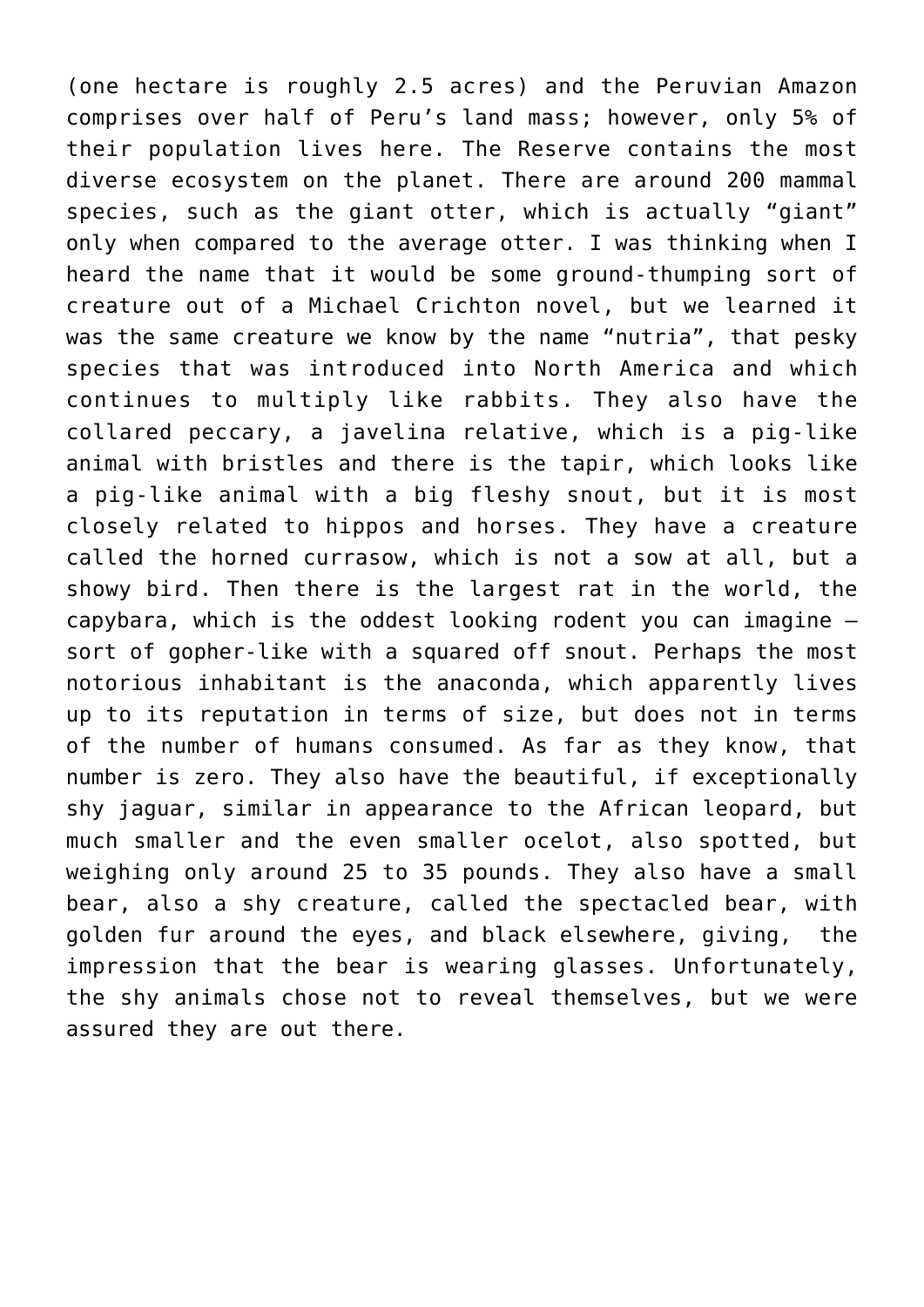

A Major Thoroughfare by Amazonian Standards

The real biodiversity here comes in the form of birds, plants and insects. They have over 900 species of butterflies, 190 of reptiles, 94 of fish, 2,000 of flowers, 187 of trees and 207 of plants. As we chugged along down the river, we saw deer and flocks of scarlet macaws and parrots flying along our route. You have to really work to see the much of wildlife here since their survival is predicated on their remaining unseen. The insects however are downright brazen, and we learned we must always coat ourselves with repellant with a minimum of 40% Deet, which of course makes it hard to sneak up on any wildlife possessing a sense of smell.



Laundry Day in Tambopata

People here are outnumbered by just about everything, which is somewhat refreshing after the crowded cities we Americans inhabit. Many local tribes still exist and live the way they have for centuries – dugout canoes, blowguns, and poisontipped darts. In the 1870's there was the big rubber boom,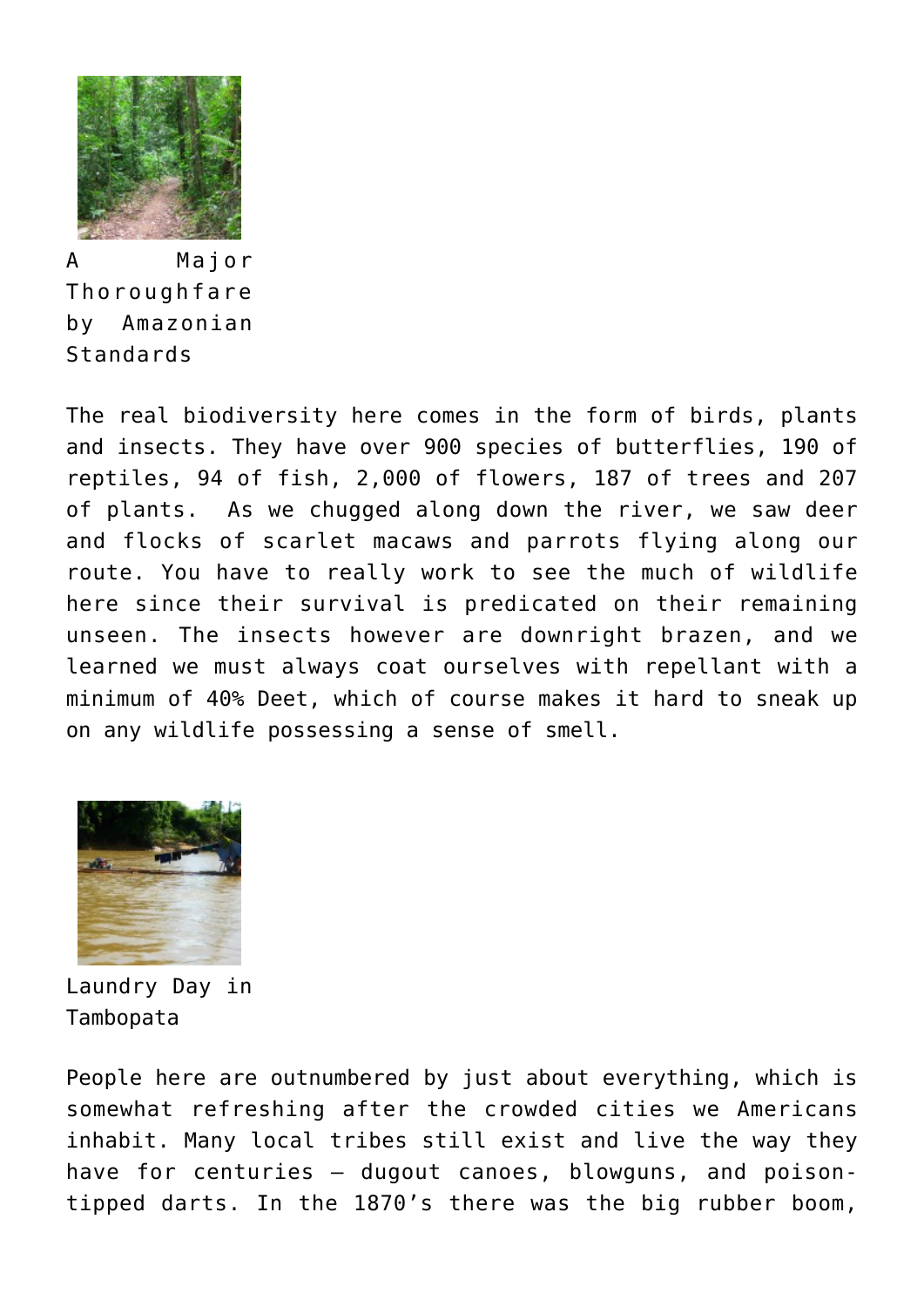which later collapsed with advent of artificial rubber. Today there is primarily just subsistence agriculture practiced by the *riberenos* (river dwellers), although this area does export Brazil nuts, coffee and tropical fruit.



A Hammock for our Leisure Time in our Open Air Room

Once we docked, we had the long trek with our backpacks to our lodge, up the banks of the river to a path with a gazillion steps, tree roots and swampy mud holes, with big wet leafy things slapping our faces every few yards as we made our way through the jungle's dense canopy. Our quarters were as promised – no doors or windows –and open air, kind of like putting a bed out on your screened in porch, except there were no screens. The walls were of rather thin bamboo on 3 sides and open to the fourth side with just a deck-like railing. There was a hammock suspended from the ceiling, in case you wanted to have a snooze



The Banana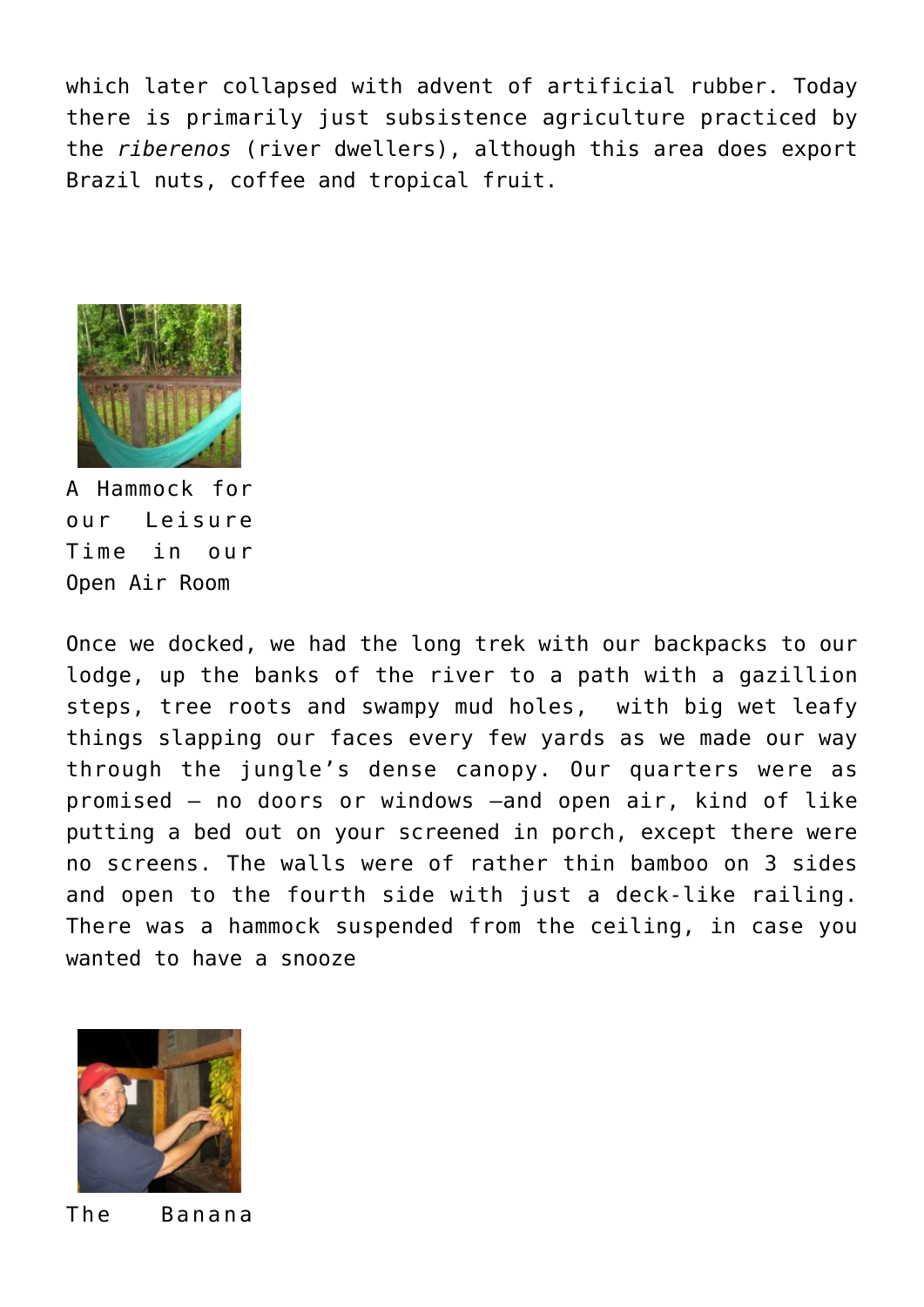## Cage at Tambopata

there, but there was no netting, so it was open season for the insects. We marveled that no creatures invaded our quarters. Of course we would later find we had no cause to marvel at this, but more on that later. We had little time (or need since it was really small) to explore the lodge since we had a trek to the canopy tower scheduled for a 4:00 p.m. departure. We did take note of a special feature – the banana cage just off the lobby. Bananas are hung their daily there for us to nibble on, but are placed in a special cage that we are smart enough to open, but the monkeys are not. We were wondering if we needed to be furtive about operating the lock mechanism in case any savvy monkeys were perhaps spying on us.

Before our first hike, we had to pick out our footwear which proved to be tall rubber boots which would prove invaluable over the coming days. However Gary had to roll his boot tops down to make his into short rubber boots since his calves were to big for the legs of the boots. We were advised to tuck our pants into the boots to thwart any insects which might be interested in exploring our persons via that route.



The View Above the Canopy

We were dripping wet with sweat from the trek to lodge, but found on this adventure we could and would get even wetter. En route to the canopy tower, we were chattered at by, and actually had sightings of, several dusky titi monkeys (Leny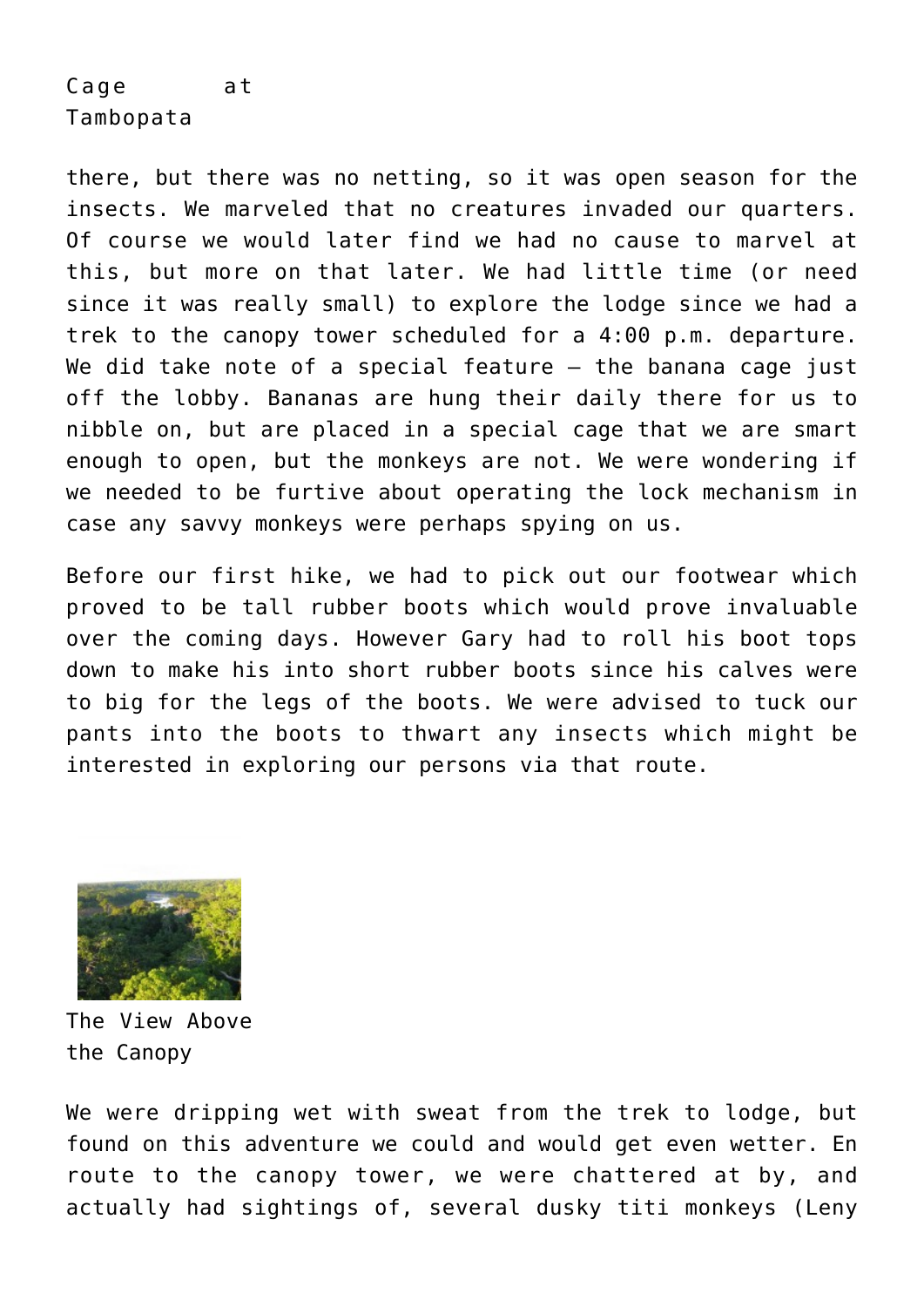says it gets is name from the noise it makes, versus any particular feminine endowments) We also had a spontaneous serenade by unseen birds up high in the canopy. After a mile or so of trekking we arrived at the tower, a structure of scaffolding, approximately 130 feet high, and roughly 12 feet by 12 feet with a platform at the top. We climbed and sweated, climbed and sweated, and repeated as needed to reach the top at last. At this height we were well above the trees and could see a number of nests of various birds. It was really a treat to see the wild parakeets, parrots, and macaws in flight. We could hear the peccaries (wild pigs) rooting around somewhere far below us. And for the first time we heard a sound very much like a fierce winter wind whistling and howling around the eaves. Leny told us that we were only hearing a single male howler monkey who was just letting everyone know whose territory this is, but it was enough noise for a whole troop of them. Leny cautioned us not to touch anything – apparently teeny tiny ants are everywhere. The leaf cutter ants were sort of fun to watch (we were a little hard up for fun, in case you can't tell) They are little ants about the size of a poppy seed trudging along in single file, toting a postage stamp sized leaf back to the anthill.



The Shadow of the Tower on the Canopy

On the tower we saw a great sunset in one of the few places where you could actually see the sun drop over the horizon since the jungle was so dense at ground level. Unfortunately, since the sun was setting while we were up in the tower, it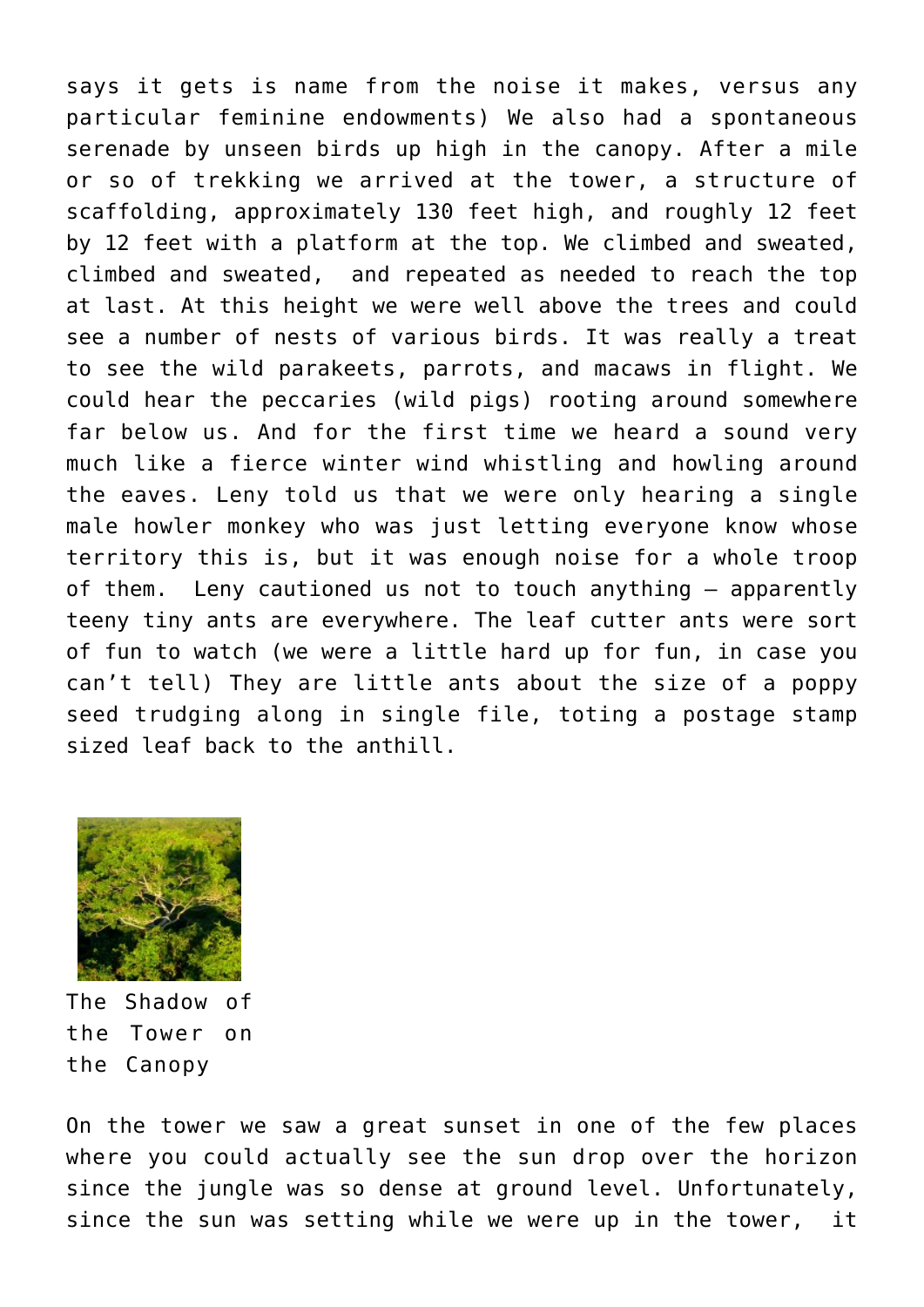was dusk by the time we got down and thus our return trek was in the pitch black dark – and not a good experience. The ground was squishy with a snarl of roots, the air was thick and humid, and the foliage was wet and clingy. Thankfully the mosquitoes that had been buzzing about seemed to diminish after the sun went down. We learned that when they swarm, the trick is to keep moving so they don't settle in and stay for lunch. We also learned that it is not a good idea to shower before dinner because (A) you will wash off your Deet which will still be sorely needed in the open air dining room and (B) you will again be drenched in sweat by the time dessert is served anyway.

We agreed that Donovan was right about one thing - none of us wanted anything but a cold shower, and so our nightly routine became to quickly wash off sweat and insect repellant, attempt to towel dry, and make a bee-line (no pun intended) for the bed and dive under the mosquito netting. After dinner, things were pretty quiet and very dark. We had kerosene



Sleeping Al Fresco

lanterns set in window openings with access from the outside walkway. We had a night watchman of sorts (kind of like the Warden at the Big House) who came by and turned the lanterns off around 9:00 p.m. If you wanted to read in bed, (or write notes for your journal) you had to get out your flashlight or headlamp and switch it on. However, the light will create a frenzy of attacking insects attracted by the light and beating themselves silly against the mosquito netting, so this is not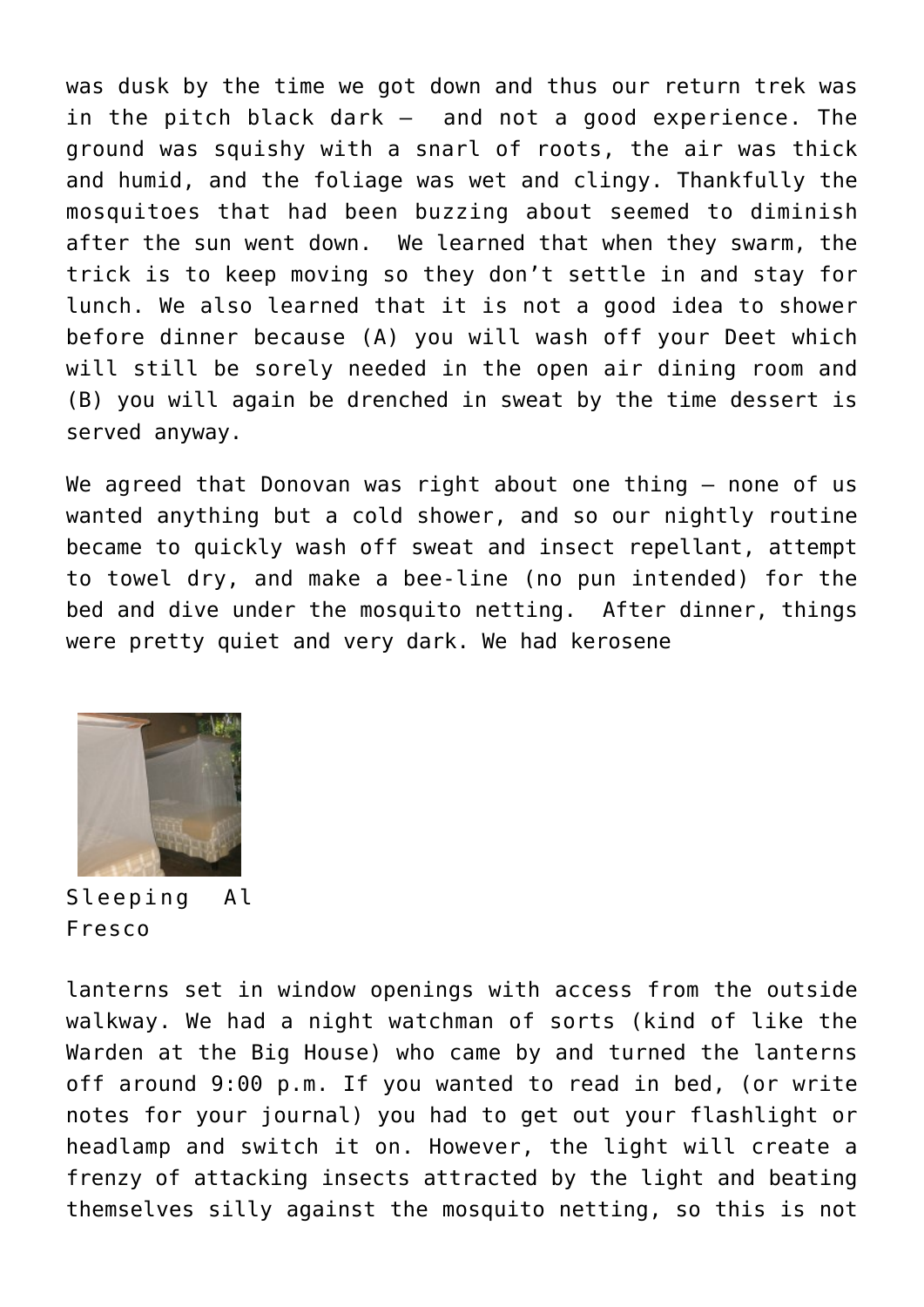as soothing an activity as one would expect. We were tired enough for sleep, but our survival instincts kept us thinking about those al fresco bedrooms and wondering if anacondas would be seeking out warm bodies in the middle of the night. These sleeping arrangements definitely called for a dose of Ambien. We were pleased that it was, as promised by Donovan, cooler at night here and thus we had a surprisingly good night's sleep.

#### **March 5, 2009**

#### **Dateline: Tambopata Reserve, Peruvian Amazon**

The warden came by and lit our kerosene lanterns early – before sunrise since we got up about that time for our day's adventure. In case we missed our wake-up knock, the howler monkey started up about that same time and there was no sleeping through that, no matter how many Ambien you swallowed during the night. We hopped out of bed and into our clothes and coated ourselves with Deet, hoping to be quick enough about it that the mosquitoes didn't even know we were awake. We brushed our teeth with bottled water, although it is reportedly distilled from the waters of the yellow brown river just down the hill, so who knows what organisms may still be there. The microbe-rich stuff out of the tap is definitely not recommended.



Sunrise on the Amazon

We again trekked the 1.5 miles to the river (at least it was downhill this time) when the sun was not quite up and we took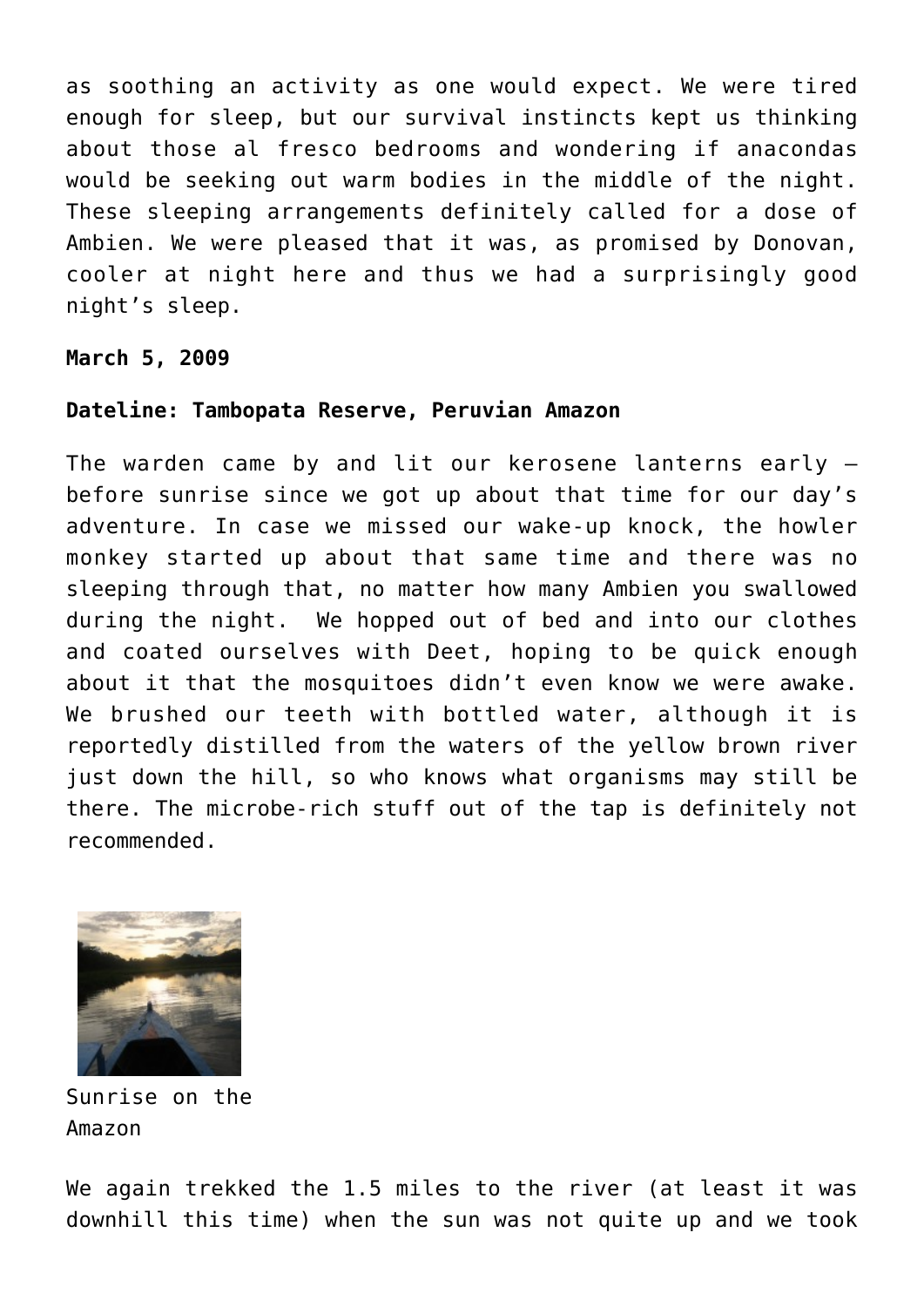our motorized canoe to a dock where we boarded a pontoon boat of sorts for our river otter spotting expedition at a nearby oxbow lake, which was formed when the river changed courses and eventually doubled back on itself. The problem with river otter spotting is that you are supposed to be very quiet – which proved to be quite a challenge for the six of us who were anxious to trade war stories about our night in the wild, e.g who has the most insect bites, who had the most critters on their mosquito netting, whose tap water was the brownest, and oh by the way did you notice the floor of your room has one inch spaces between the boards and we were speculating on just how skinny some those 190 species of reptiles may be.

Staying here at La Posada Amazon, we decided, is sort of like Girl Scout Camp without the mothering, or boot camp without the push-ups, and, although we do perform some pretty grueling marches in unflattering boots, at least we don't have to double time it. And of course, although we do have the warden, we are not confined to our rooms – not that anyone is prone to wander off premises anyway. And did I mention it's hot here? I think I like the idea of the Amazon better than the reality of it.



River Otter Expedition

Once on the river, the sun rose and we saw flocks of the usual birds – for here anyway – parrots, macaws, toucans, tanagers, parakeets and we also saw pheasant (Amazonian version) and heron- like wading birds. We did see the elusive otters – a family of 5. They never left the water so what we saw was the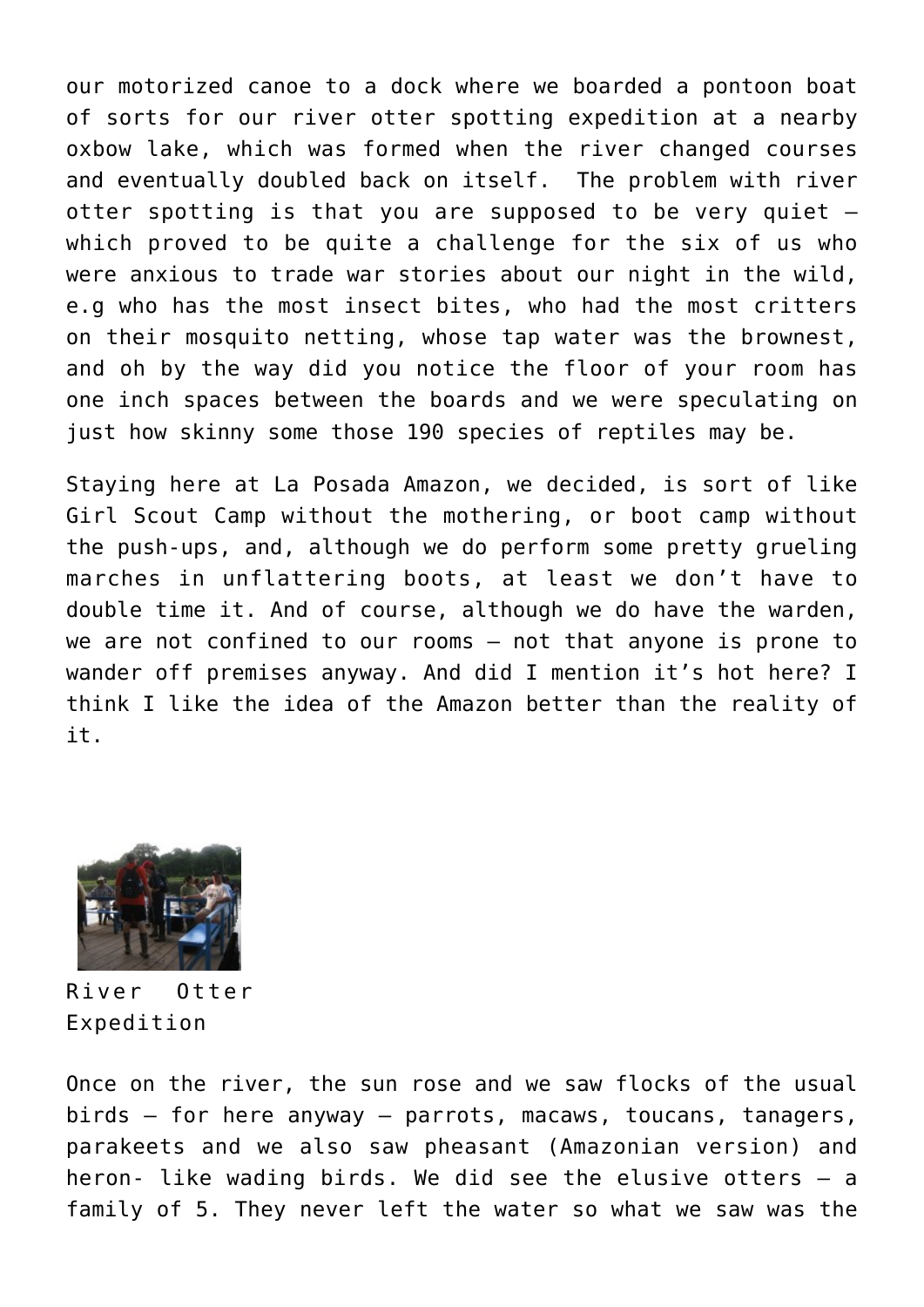V shaped ripples and their heads as they swam by us. In our idle time (and there was a lot of it on this particular morning) we learned a little about the love life of various creatures. The river otters are monogamous with only one mate at a time. Many of the bird species are monogamous and they mate for life. Jaguars and deer are polygamous*, i.e*. one male may mate with multiple females, but the double standard is alive and well because female monkeys are referred to as promiscuous – i.e. the females mate with every male they can get their paws on. We had a good yuk about this, deciding that these would be called these "slut monkeys".



At an Oxbow

Several notorious Amazonian creatures were present here at the oxbow lake. We saw tracks of a caiman, a type of crocodile (not as large or vicious as their African cousins) in the muck. And we were all riveted by the flattened grass that Leny told us is evidence that an anaconda has recently slithered by. There were no sightings of either creature, despite our cameras being at the ready. After the otters left, we had some time for fishing – piranha fishing to be precise. This is another Amazon species whose man-eating capabilities are greatly exaggerated in that there are no documented cases of this actually happening. Piranha means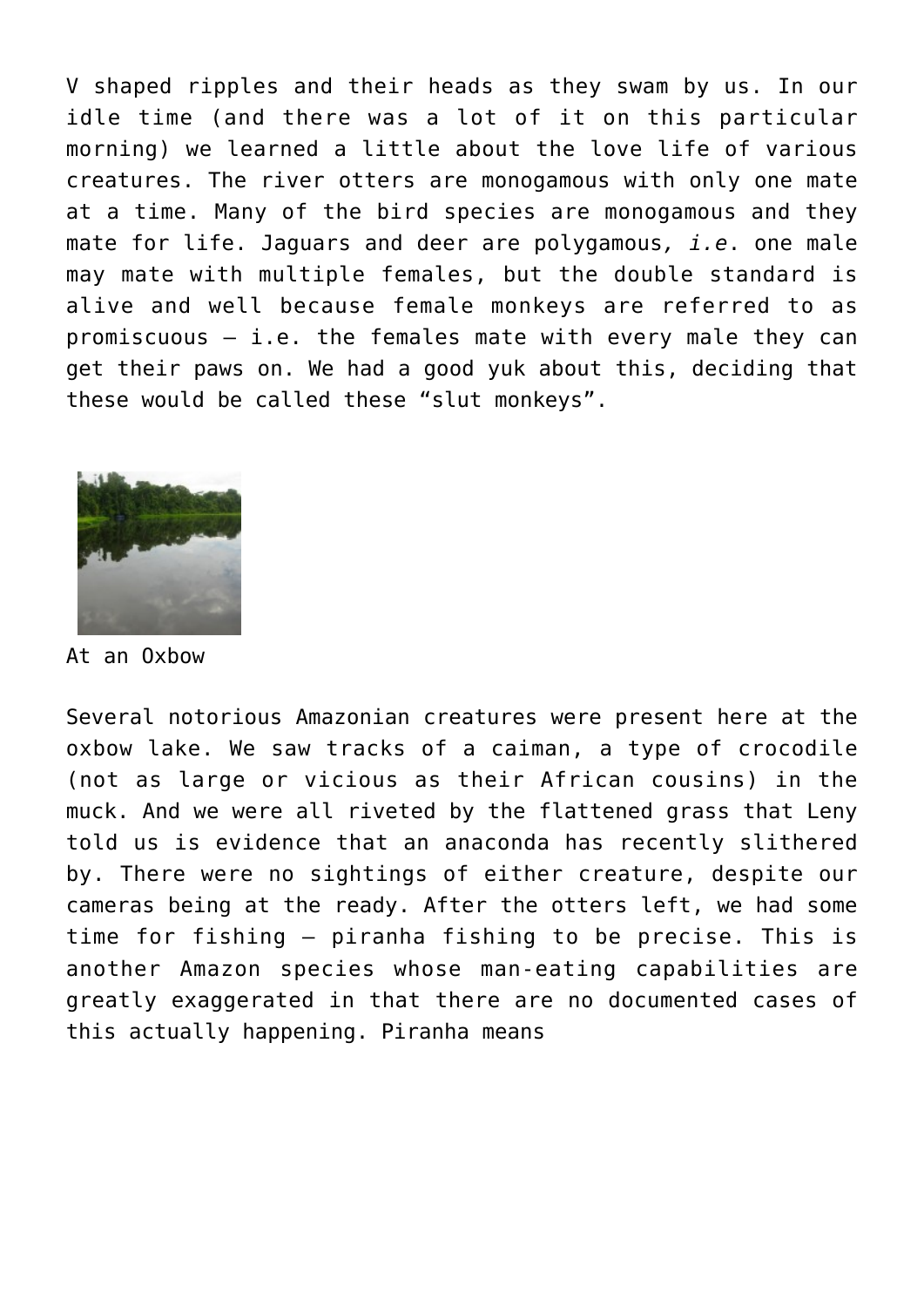

Little Fish – Big Teeth

"cut the skin" in a local dialect, which is pretty much what they do. However they are really teensy little fish with teensy little bellies and it would take thousands of them just to make a dent in your leg. This is not to say they can't give a nasty bite, as Leny demonstrated with a stick. There were many catches, but no keepers, and they proved to be extremely tricky to take off hook.

We managed our return boat trip, our trek back to lodge and our lunch before a big, big rain arrived to provide a really fine backdrop for a delicious afternoon nap. We did have one



The Killer Piranha is Subdued

somewhat alarming interruption of said nap when a maintenance worker right outside where our door would be if we had one yelled "*Culebra, culebra*" We hurried outside to see him brandishing a machete and pointing under our room (whose raised floor is made of the decking with the one inch spaces). I seemed to recall that culebra means snake in Spanish and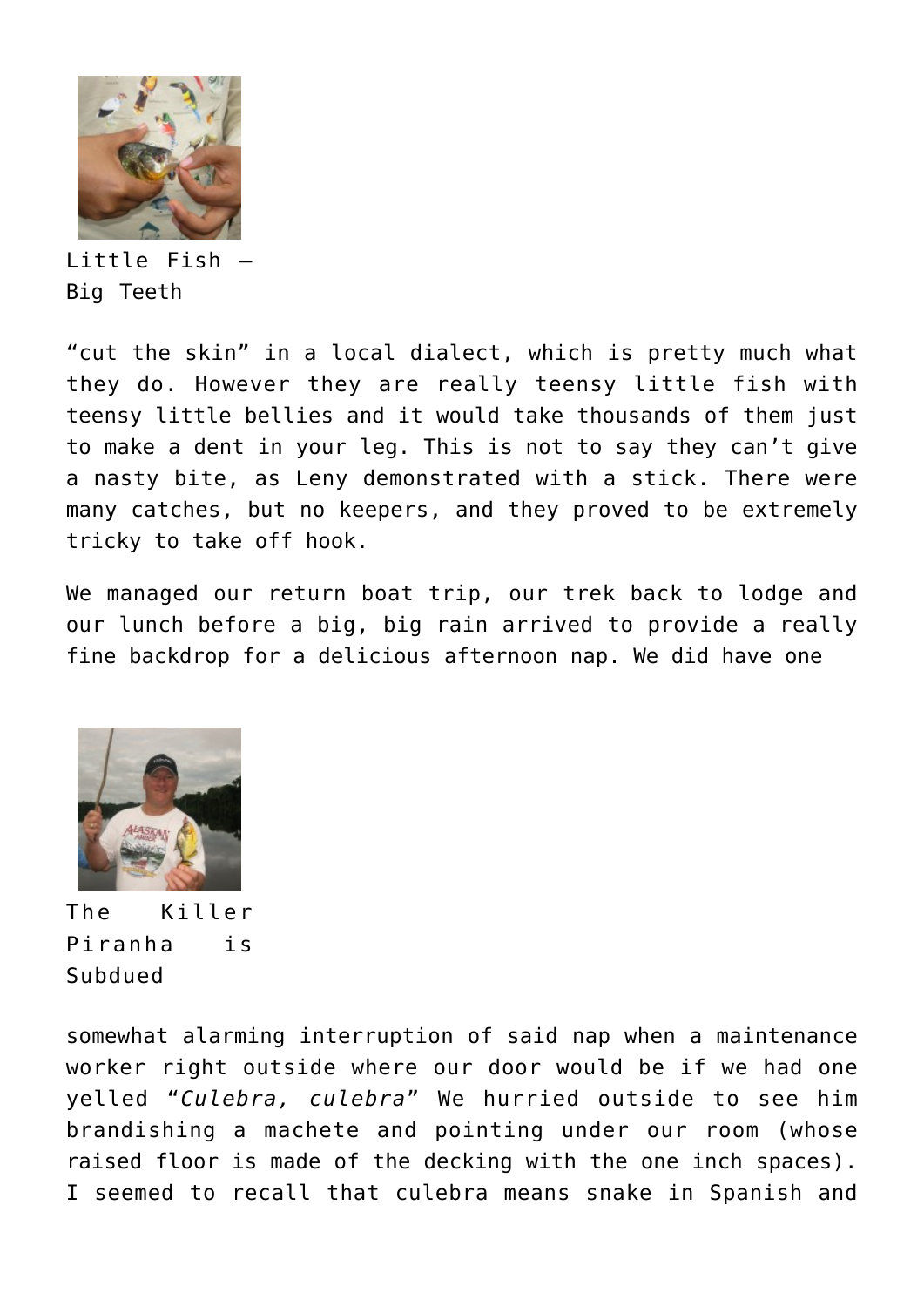shared that tidbit with the rest of the nappers in our group. We searched for any signs of the *culebra*, but gave it up. With that incident so fresh in our minds, nap time was pretty much over.



En Route to the Shaman's House

We had a trek planned for 4:00 p.m. which was almost cancelled, but the rain stopped just in time and so we slugged in the mud back to the river to take the canoe to visit the shaman and tour his magical mystery farm. The shaman is roughly the equivalent of a native-American medicine man. He has multiple roles in both spiritual and medicinal realms. This particular shaman looked remarkably like a Peruvian Spanish speaking Robin Williams. Leny translated everything he said into English, which made for a very long time to be standing still for us mosquito targets, but we learned a lot. For example, the shaman said that the jungle has



Part of Shaman's Crop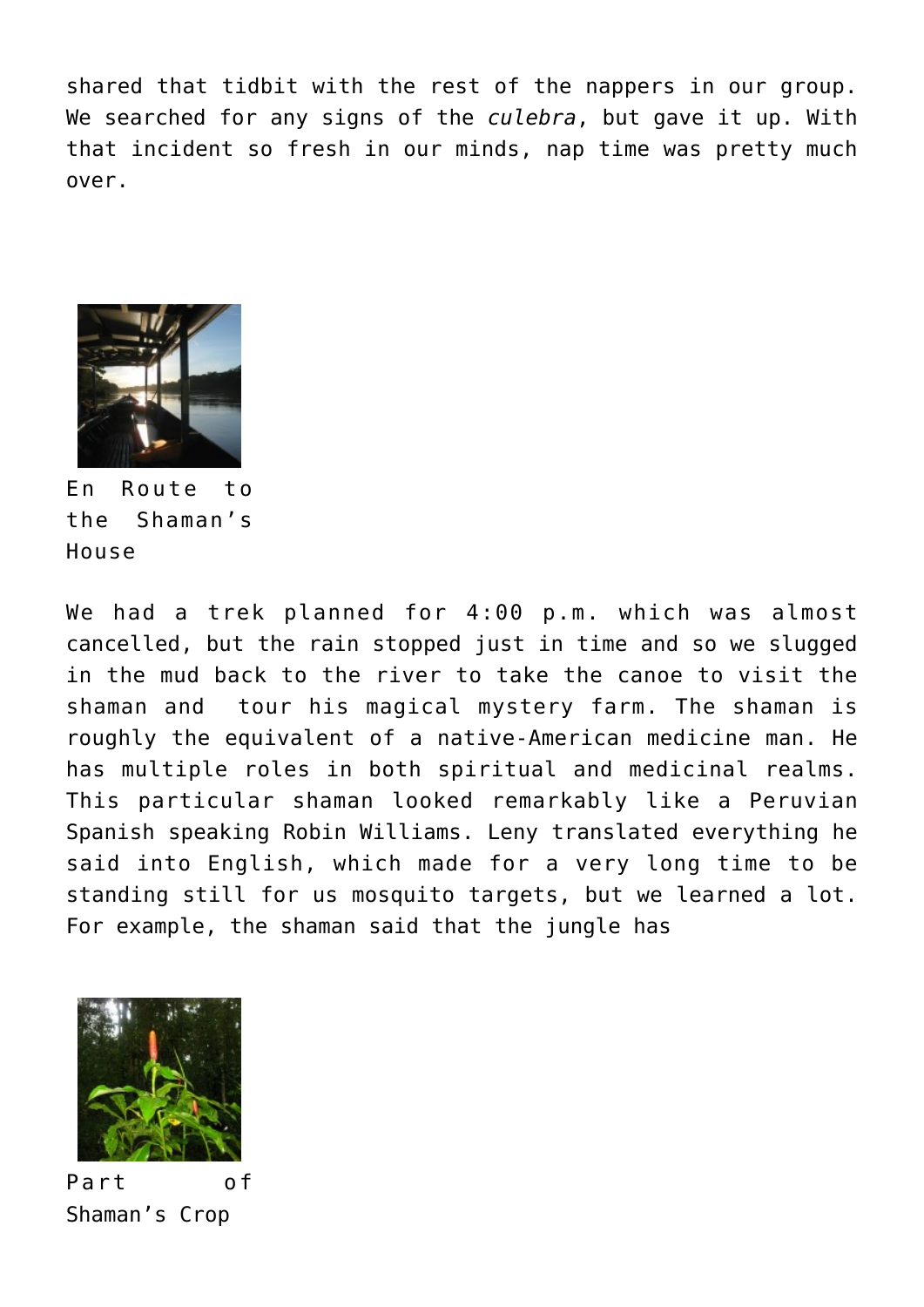good spirits and bad spirits and his job is to discern the difference and figure out how to enhance the good and mitigate the bad, most of the time with plant based medicines. He is a healer and an herbalist (or a more interesting, if somewhat contrived term, a "vegetalist"). Much of the local religion is based on visions the shamans have had through the years after sampling the local medicines. The shaman makes the distinction that drugs he prescribes are psychotropic versus hallucinogenic. (These are drugs that affect the central nervous system and emotions, but unlike hallucinogens – do not make you see stuff that is not there. I.E. they are mood altering vs. reality altering.) The hallucinogens, we suspect, he keeps for personal use.

We had a tour of the shaman's gardens and learned about the following plants:

Chacruna which is from the coffee family and has a hallucinogenic alkaloid. It is used for eye drops and migraines. It is also used to brew ayahuasca, a local fun beverage.

Ayahuasca (Pronounced eye-yah-whas-ka with the accent on "whas") is the name of a vine, plus the name of the brew made from the ayahuasca and other plants. It is a purgative, but it is also described as a magical drink producing profound insights that will, per our translator, "get your head right". It has ceremonial uses as well as medicinal.

Mapacho is black jungle tobacco. The shaman smokes it and blows smoke over individual with unspecified ailments with unspecified results. Leny was a little vague on the details here so this may bear further investigation. We had a chuckle over the idea of where exactly the shaman was "blowing smoke", but the colloquial expression did not translate well and Leny had no idea what we were laughing about.

Una de Gato or Cat's Claw appears to be a wonder drug of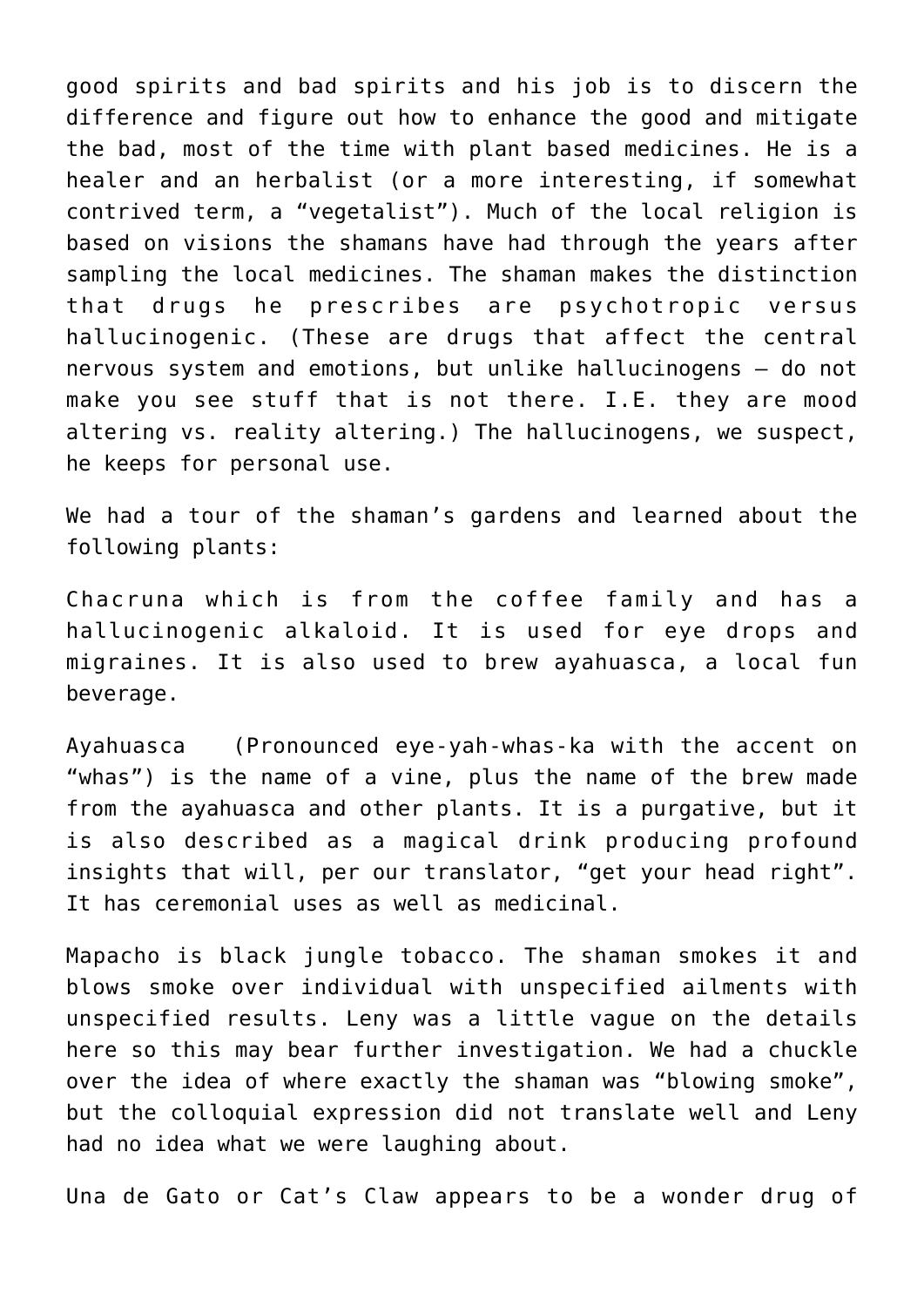sorts. It is a thorny vine that is an anti-oxidant so you can treat your wrinkles while curing arthritis, bursitis, allergies, and bowel and intestinal disorders. It is also an immune booster, and a cure for cancer, herpes, AIDS, and fungal infections. And if you chose to take chemo therapy instead of this particular medicine, it can also treat the side effects of chemo.

Chuchuhuasi seems to be the closest thing to snake oil in the jungle. It is said to be a cure for rheumatism, tuberculosis, bronchitis, stomach ache, digestive problems, cramped muscles and female troubles. Or to quote Leny, who is translating for the shaman: "it cures a woman's bad spirits" which we interpreted to mean cramps, PMS, or some other hormonal difficulty. It is quite bitter so if you have any bad spirits to cure, you should take it with honey.

Para Para– This plant is the Amazonian Viagra and is aptly named, since it translates as "stand up, stand up". Fortunately the shaman did not personally demo the effectiveness of this potion, but he did bend a leaf of the plant and it sprang right back up, so if that's any sign, it works really fast. No word on whether this is the key ingredient in Viagra, but the Amazon is the source of the vast majority of prescription drug ingredients, so it may well be the case.



The Shaman Discussing Tangarana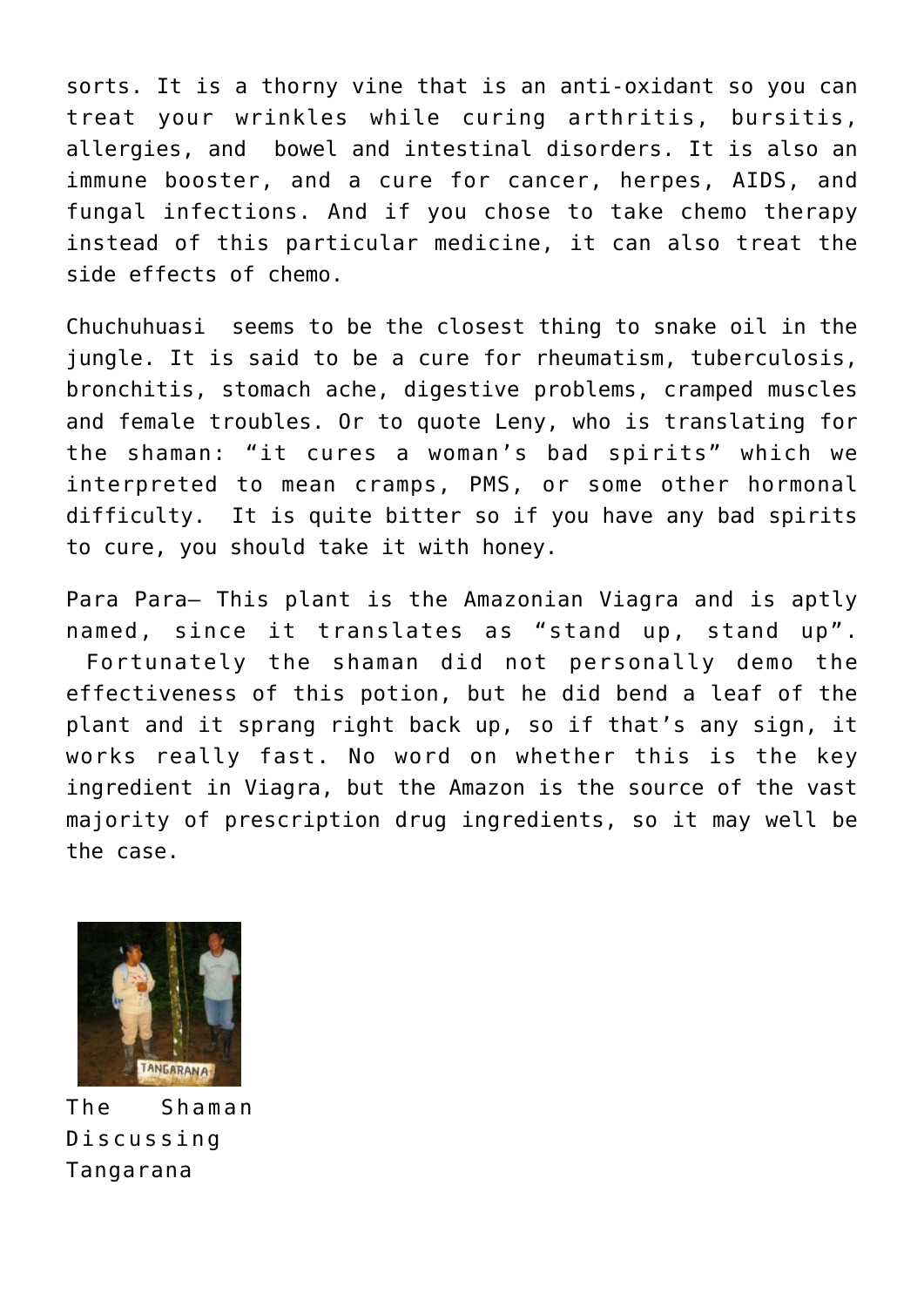Tangarana is actually a tree and is home to some nasty ants by the same name. The ants will ferociously attack anyone or anything that messes with their tree. They live in the hollow core of the tree and eat its sap, which is the price the tree pays for defense. They do a good job of it. They don't let any other plants crowd in and no animals will climb the tree. There are stories about local tribesmen tying naked enemies to these trees to torture and eventually kill them. We are unclear over what the shaman uses the tree for, but we were warned that the ants are lightning fast, so we should not touch, and not even get close enough to touch.



Sampling the Shaman's Remedies

We were offered some samples of a few of the concoctions, (no ayahuasca), but we did not experience any miracle cures, although to be honest, with the exception of mosquito bites, we didn't really have many ailments for the shaman to work his magic on. We again found ourselves negotiating the 1.5 miles from the river to the lodge in the dark. We had our supper and went to bed fully exhausted well before the warden doused the lights. Amazon night life was pretty sedate as evidenced by this typical post-bedtime conversation:

I say, "Gary, roll over you're snoring".

He says, "It's not me, it must be Stu on the other side of the wall."

I say, "No, I just heard him in the shower, and he let out a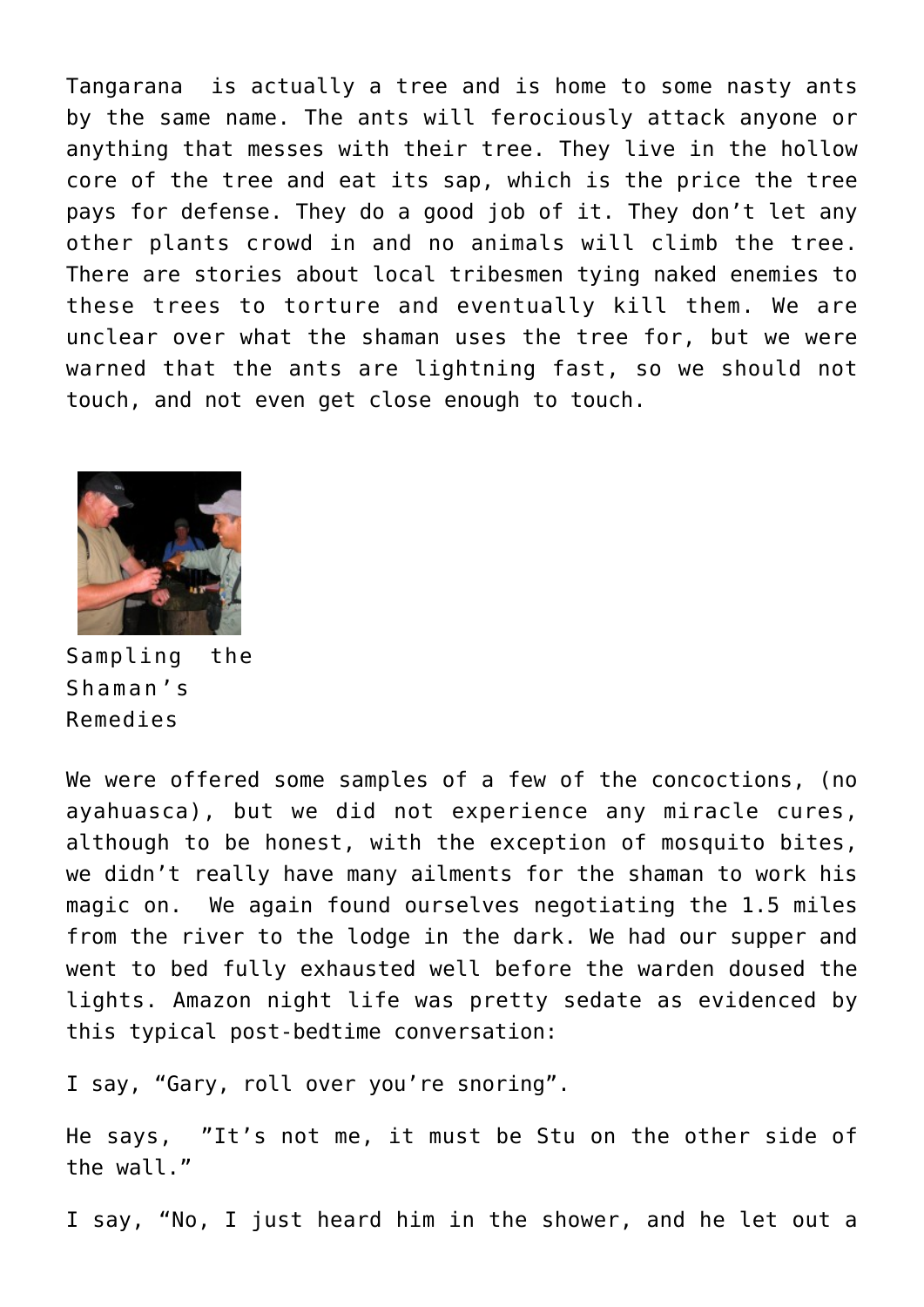yelp and said 'Damn that water's cold'."

He says, "Do you think it's Sharon?"

I say, "No it's not Mara either. It's not dainty enough for a woman's snore."

He says, "I don't think it's Bill" (who was two rooms away), "I just heard him cough and then their toilet flushed"

I say "I wonder if it's the howler monkey. And if so, I wonder how we could get him to roll over."

He says "Are you enjoying the Amazon?"

I say, "Oh yeah. Is there any more of that Ambien?"

**March 6, 2009**

**Dateline: Tambopata Preserve, Peruvian Amazon**



The View from the Man-Hide Hut

Today we were again up before dawn, and we left right after breakfast for a trek of about a mile to a salt lick on the banks of the river. Our plan was to see the macaws, along with other birds,who flock by the hundreds to the banks of the river where clay formations provide needed minerals. We were told that the monkeys like it too and if they come, they will drive the birds away so we hoped they would stay away. We had to tip-toe to a hut (they call them "man-hide" huts in East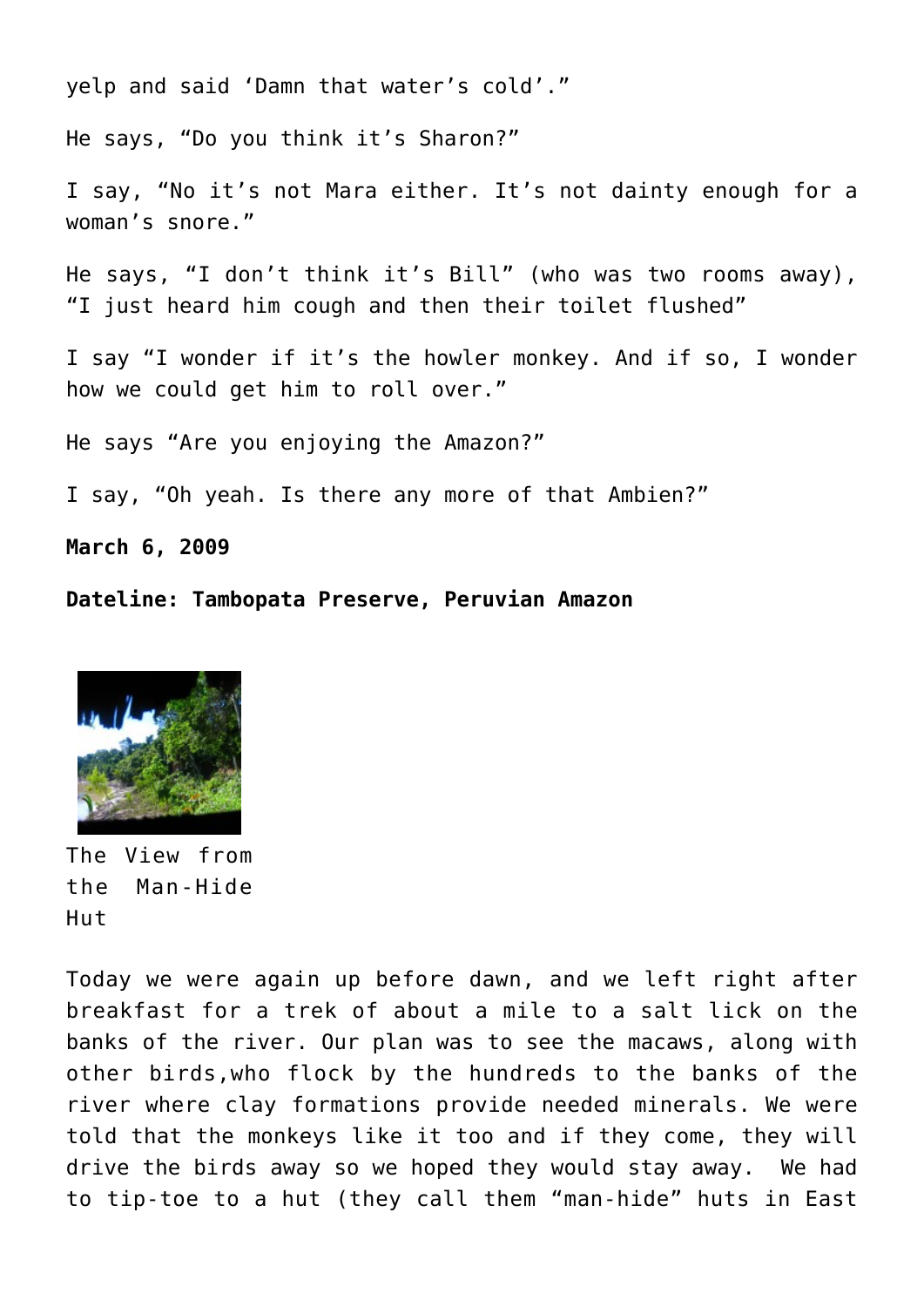Africa) with slits in the window like WWII bunkers at Normandy, but they are made of wood vs. concrete and again we have to be quiet since macaws spook easily. We both heard and saw many of them roosting in trees above us, but there was no salt licking going on. A lot of river traffic, chattering dusky titi monkeys and those rowdy tourists didn't help either. We had met a Dutch couple, Jill and Rati (it was pronounced Rotty, but it was a nickname for something



Caricature Time in the Man-Hide Hut

unpronounceable to our non-Dutch tongues) who were in the hut with us. They were both caricaturists (typically booked for conventions and meetings) and to pass the time, Jill did caricatures of us. Gary asked how she picks features to focus on. She replied that it is what strikes her as the most prominent features. His next question was whether his ears, nose and neck really that big? He did agree that my neck was that skinny and my cheeks do look like a squirrel hoarding walnuts. She gave us the sketch and it is one of our best mementos of our trip.

We reversed our steps for the uphill trek back to the lodge for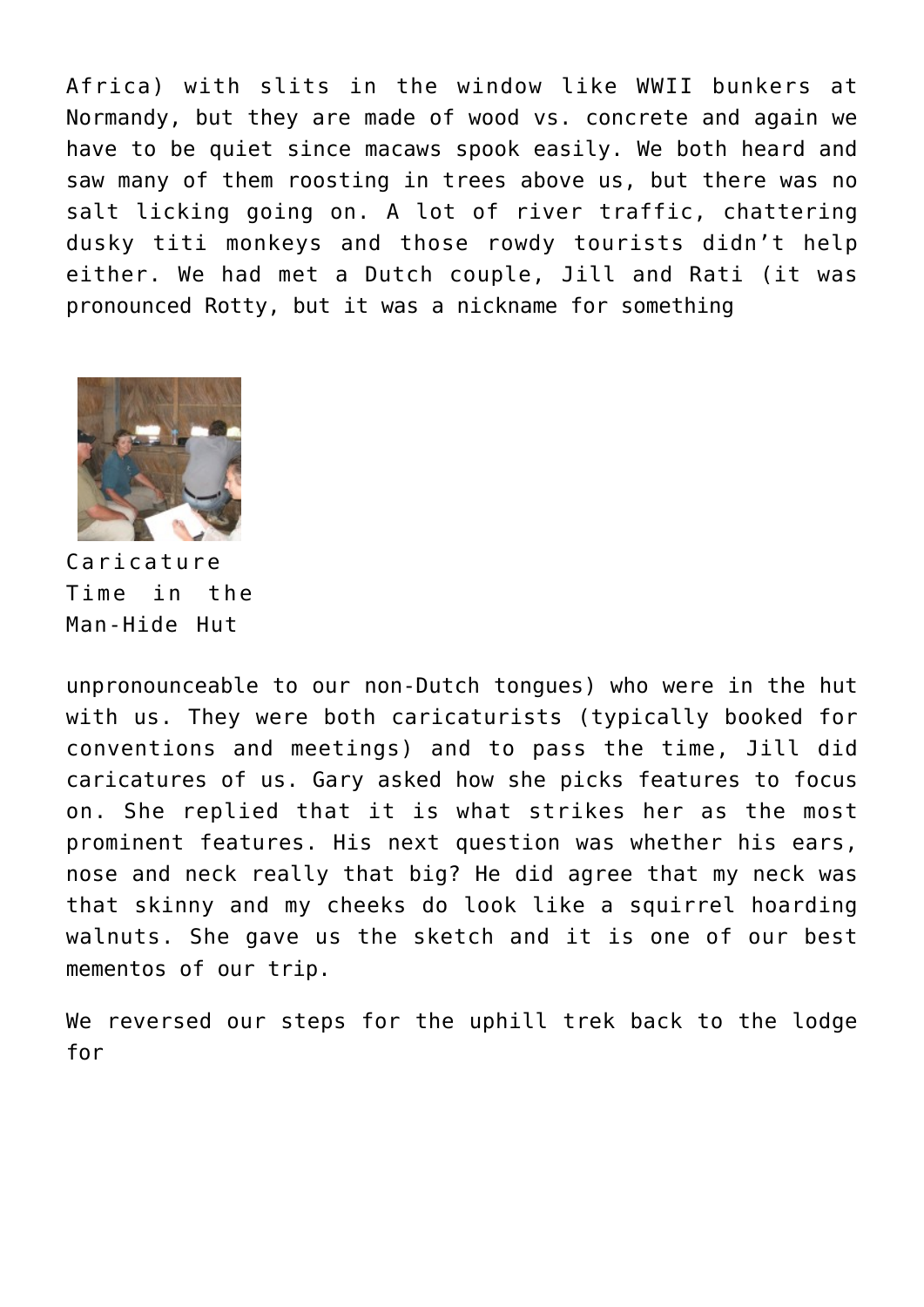

Under the Giant Kapok Tree

lunch. In the afternoon we had another trek to see a huge kapok tree and a canoe trip downriver to a local farm. The kapok tree is estimated to be 400 to 500 years old. Trees in the Amazon do not have rings because they do not have seasons, so age is harder to judge. En route we saw a sloth, up in a tree being slothful, true to his name, totally oblivious to passers-by.

The farm was about as basic as you can get. There were a few lean-to's, campfire cooking with a motley assortment pots and pans and utensils. The farmers were nowhere in sight so we sort



Amazonian Farmhouse

of poked around the fields with Leny to see the banana, manioc, papaya, avocado, and mandarin orange crops. Leny grew up on a farm like this in large family and still she managed with help of siblings to get an education. Since we were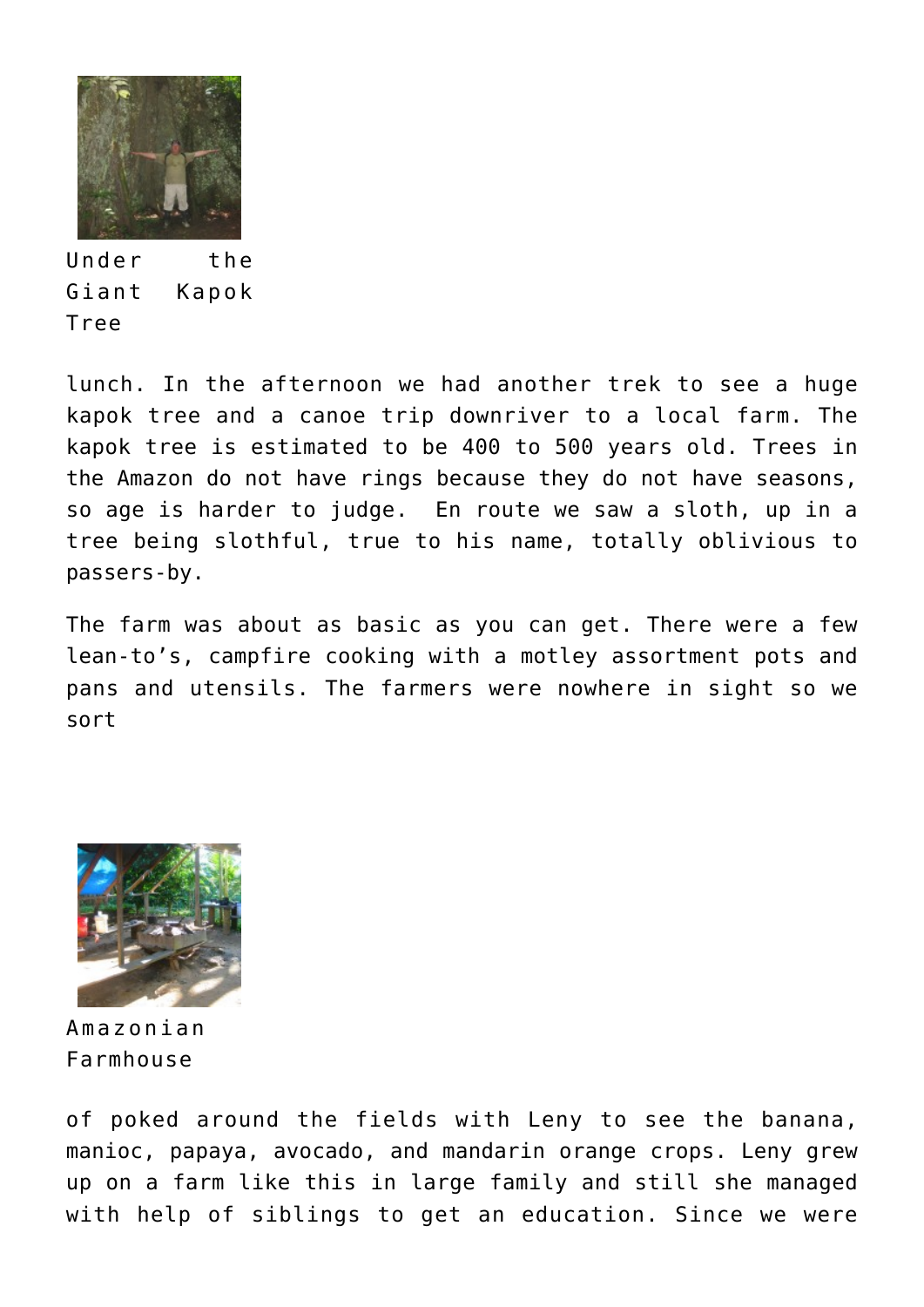practically melting in our rubber boots and under siege from a ravenous horde of mosquitoes, we petitioned Leny for a boat ride in lieu of more time at the farm, just to get the air moving if nothing else. It proved to be a good move. We finally saw the funny little capybara – the world's largest rodent, about the size of a small pig, rooting around on the river banks, where it eats brazil nuts and spreads seeds as it passes them. Jaguars love to snack on capybara, so we were on the lookout there, but no such luck. We also saw several wild turkeys and were treated to another beautiful sunset on the river, the only place other than the tower to see one.

We had an uneventful dinner followed by a truly eventful night. I was reading with my headlamp waiting for the Ambien to take hold. Gary was snoring softly under his own mosquito netting when I heard little rustling noises up high in the A frame ceiling. I got out of bed and turned my headlamp to the rafters where I perceived motion and little squeaking sounds. It was all I could do to keep from making my own little squeaking sounds, as I woke Gary up to confirm that yes indeed those were bats, if not in our belfry, then in the straw of the ceiling. What to do? Take another Ambien, ignore whatever guano and bits of straw were dropping on the mosquito netting and burrow under the covers, making sure no neck was exposed, just in case they were vampire bats.

**March 7, 2009**

**Dateline: Lima, Peru**



Bamboo Walls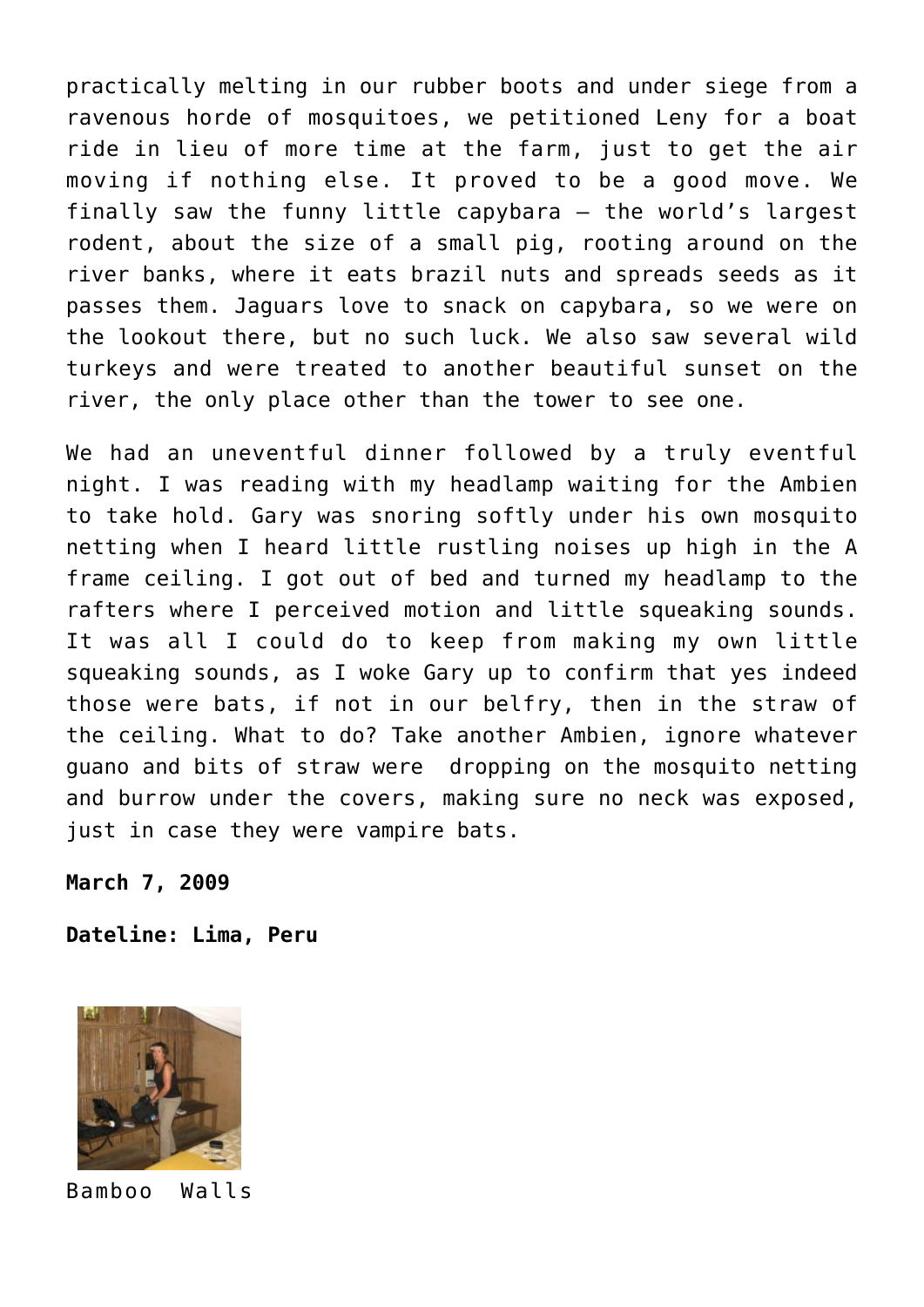### at the Posada

We woke early to the twittering birds and the howler monkey, and over breakfast we compared notes on the Night of the Living Bats. Actually we didn't have to wait until breakfast. Our bamboo walls were so thin you could actually chat, even in a whisper. In fact Gary had a full conversation with Monica (whom we first met on the train from Aguas Calientes to Cusco) while perched on our toilet examining the interesting droppings on his toothbrush and shaving kit, which he had left out and open overnight. I had to give the sink a thorough rinse before any teeth brushing or any other daily ablutions could commence. Monica reported that a bat had become entangled in her mosquito netting and she was bordering on hysteria and ready to call for help when it finally escaped. Our other traveling companions reported similar bat experiences and all agreed we were not sad today to bid farewell to the Amazon and to our rubber boots which we have come to appreciate and, perhaps the bat visit was our sign that it is indeed time to go. Conclusion: Eco tourism is not for wimps.



Leaving Tambopata in our Tippy Canoe

We loaded up our backpacks and made the final trek to the river to catch our motorized canoe for the dock at Comunidad del Infierno where we learned still another reason this is called the Community from Hell. Leny (about 100 pounds)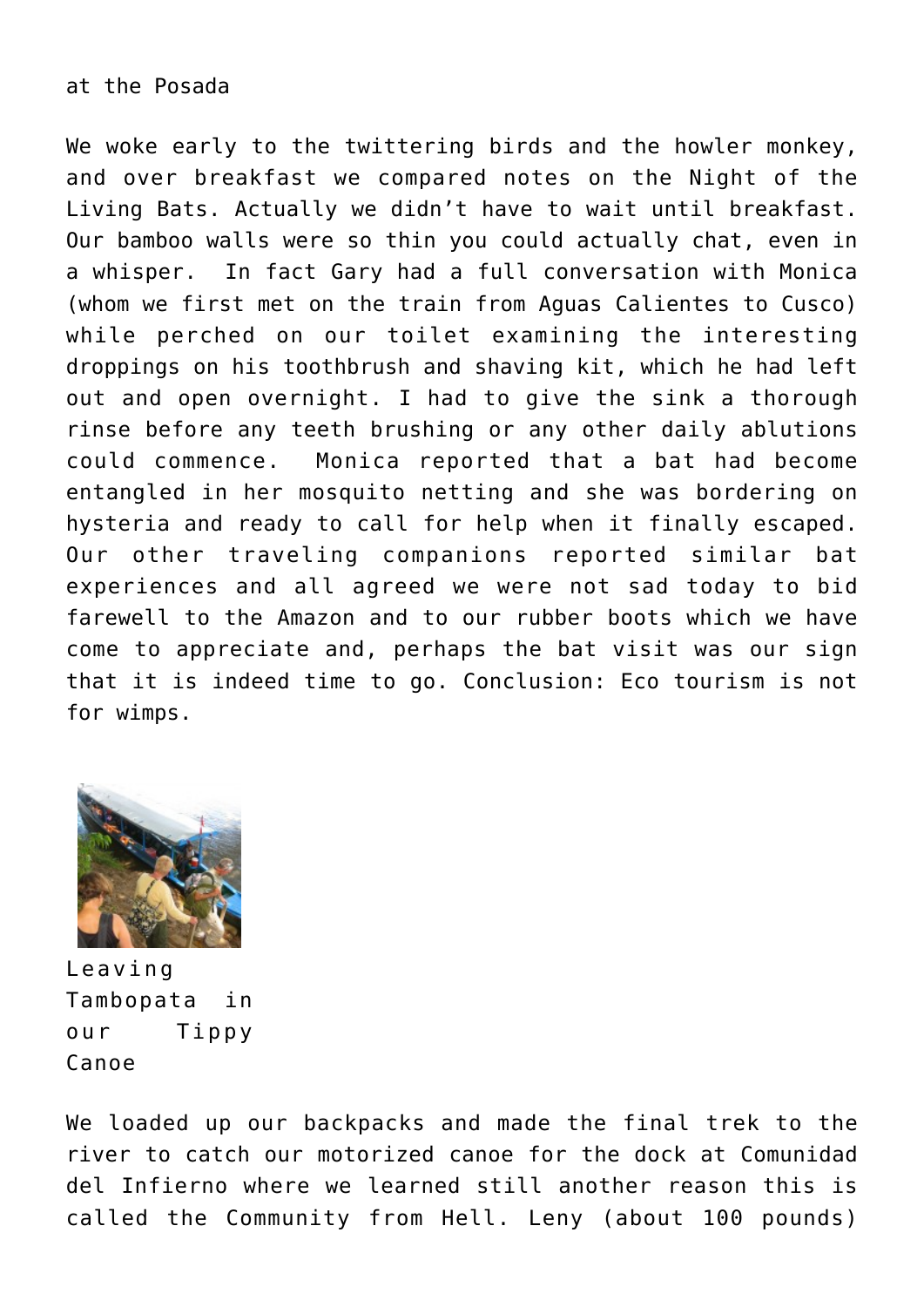attempted to help a much larger tourist about twice her size up an embankment and was sucked into the oozing mud up past her knees, and practically had to be winched out. We interpreted that as still another sign that it's time for us to go back to civilization. From the river bank we took a small bus to Puerto Maldonado down a long dusty road. Much of the road had been washed out by the big rain we had two days ago, so there are mud holes every few feet. We again stopped at the Rainforest Expedition headquarters to reunite with the luggage we did not take with us. We will go to Lima via Cusco, where will have to control the impulse to charge off the plane to gulp in some of the chilly air we were way too hasty to escape just 3 short days ago.

We arrived in Lima in the late afternoon and had a city tour with our guide, Erica and our driver Ronald. The sky is a grey that Erica tells us is called "the donkey's belly" and that it is frequently this color in the winter months. There is Atlanta-league traffic, but with a lot more interesting things happening. For example, at the airport we saw porters with cruise ship luggage piled high on big dollies who parked them, stopping traffic both ways, to help push a broken down car out of the way that was blocking an access ramp to the sidewalk. Later we saw a man jump out of car to give the bus driver in front of him what for, but apparently he did not realize his own car was still in gear. His car smashed into the back of the bus. There was much cursing, or so we fancied since Erica did not translate, and much arm waving. Then in the late afternoon we saw a bridal couple in a stretch limo. They had popped up through the sun roof like the King and Queen of the Prom, waving to throngs of perfect strangers. Although these incidents were not part of tour, they certainly were part of the entertainment.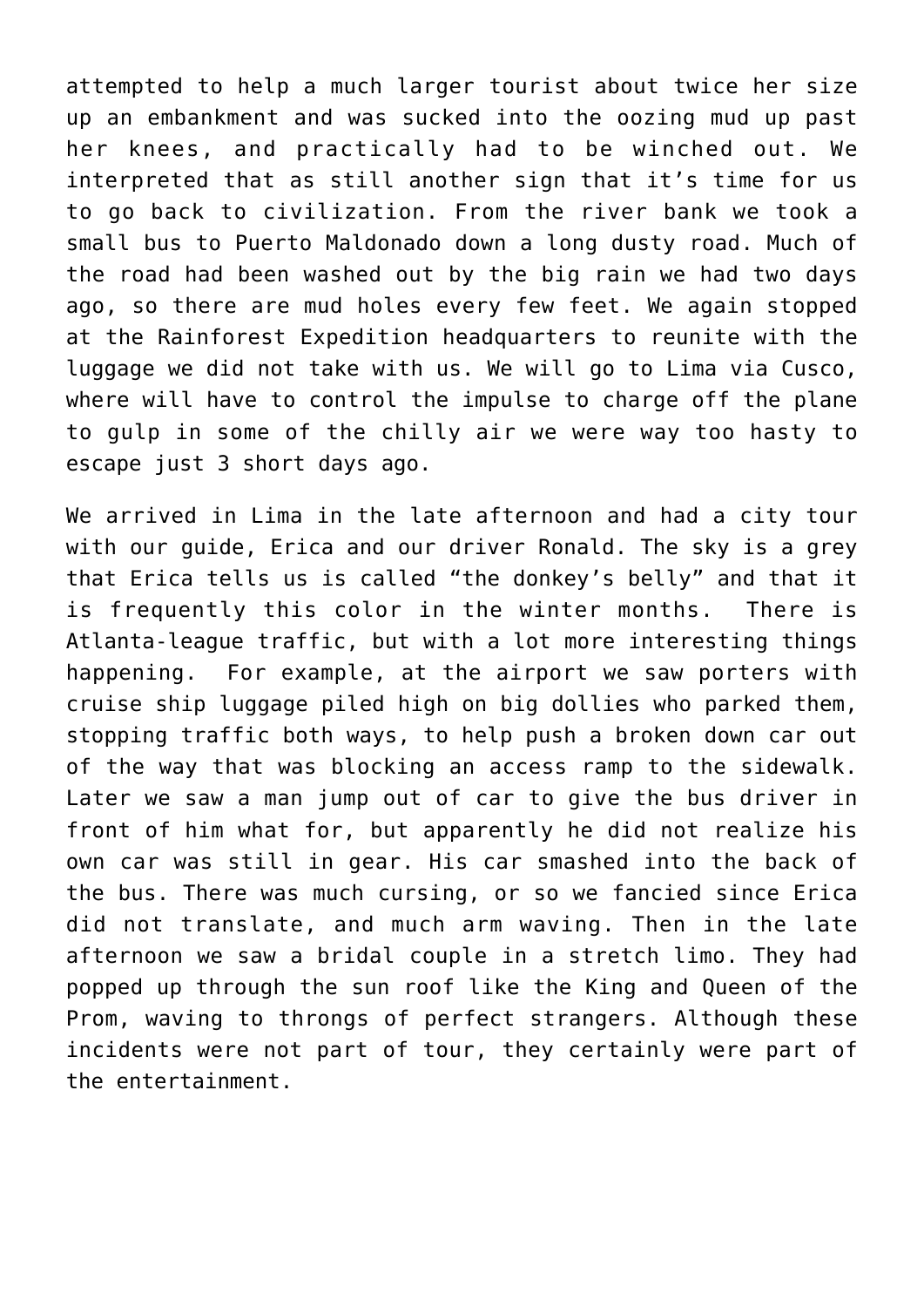

The Bishop's Palace – Lima

Lima was founded by Spaniards upon their arrival since the existing capital, Cusco, did not provide a seaport. Like much of the rest of Peru, it is very earthquake prone, with particularly devastating ones occurring in 1687 and 1746, which created the need for a great deal of reconstruction. The one in 1746 was the worst in history. It lasted 4 minutes and caused 15 thousand deaths, many in the resulting tsunami at the port of Callao. The tsunami sank or swept inland as much as a mile, taking every boat in harbor with it. There were 40,000 survivors, but only 20 houses of 3,000 in the city were left intact. Priests went out among the people to advise them that the earthquake was a sign that it was time to get right with God, although not exactly in those words. Vigilantes roamed the streets and looters were hanged on the spot. The last big earthquake was in May of 1940 when the city lost 23% of its buildings, but by then the Judge Roy Bean justice system had been toned down quite a bit.



The Pisco Sour Fountain

Our first stop was the Plaza Mayor where we saw a bronze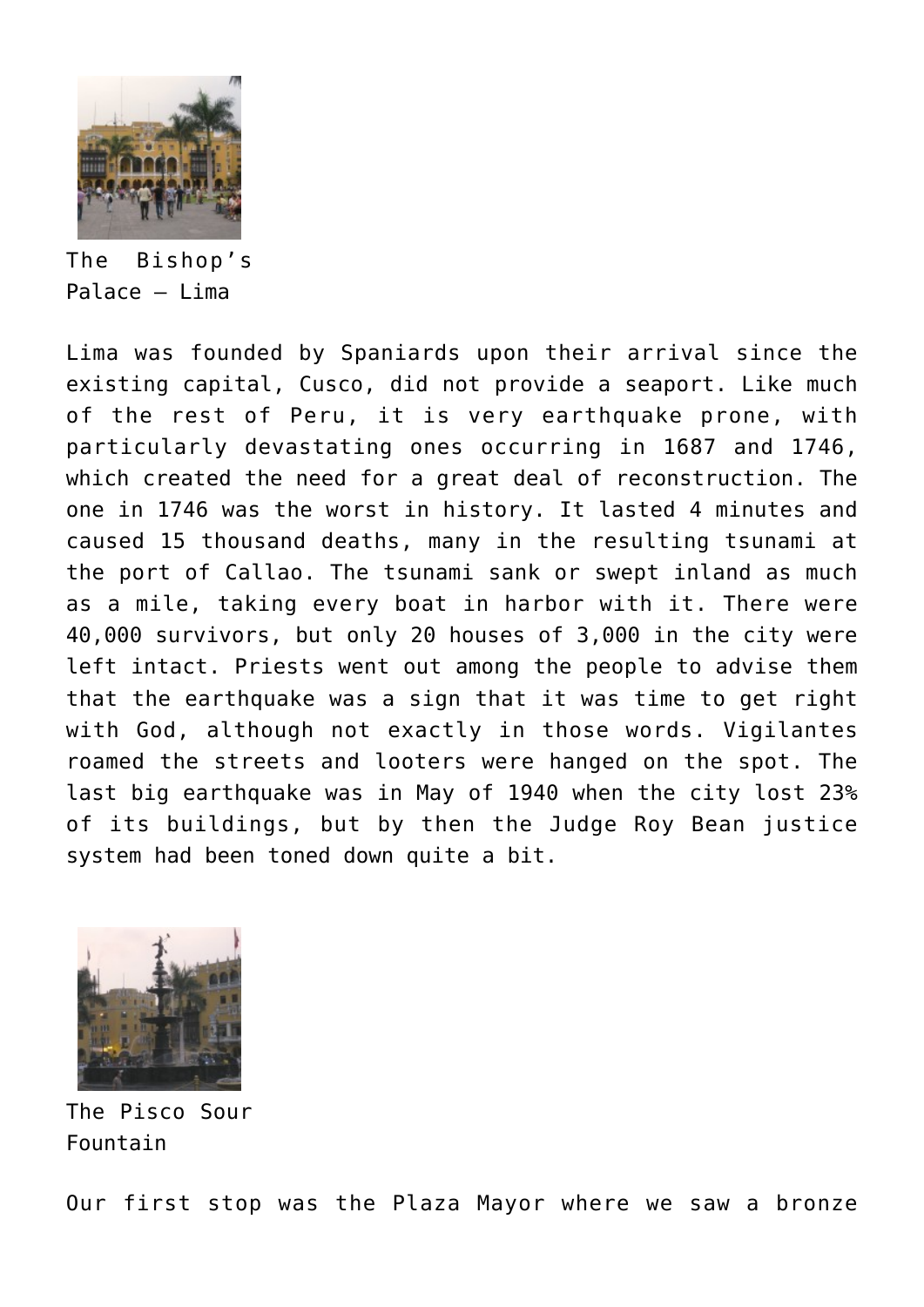fountain built in 1651 and where once a year on Independence Day, pisco sours are substituted for water and people can get as many refills as they want (this is a huge improvement over fireworks, but I won't hold my breath for this happening here at home). This plaza has been the site of a lot of excitement over the years – bullfights, executions during the Inquisition, the declaration of independence from Spain, and now the free pisco sours. We also saw, but did not tour the Archbishop's Palace at Plaza Mayor, which looks very much like palaces in Granada. The Moorish influence is clearly evident with the shuttered balconies made of dark wood, intended to make the women of the house see, but not be seen from the street. Situated as it is on the Plaza Mayor, it affords archbishop the opportunity to watch, and even partake in the Independence Day pisco sours.



Lima Cathedral at the Plaza Mayor

We saw the Cathedral, also on the Plaza Mayor, which was started in 1535 by Pizarro at the same time the city was founded. It was completed in 1540, but has been added on to numerous times. Pizarro's tomb is inside. – well at least they think it is his tomb now. It seems there was a mix-up over exactly which remains were his.. Until 1990 they had a headless body in the crypt they were touting as Pizarro, but tests proved it was not his. So they apparently went to another tomb and got the real Francisco – at least that's their story and they're sticking to it. We also saw Town Hall and the Government Palace, which was built in 1938, after a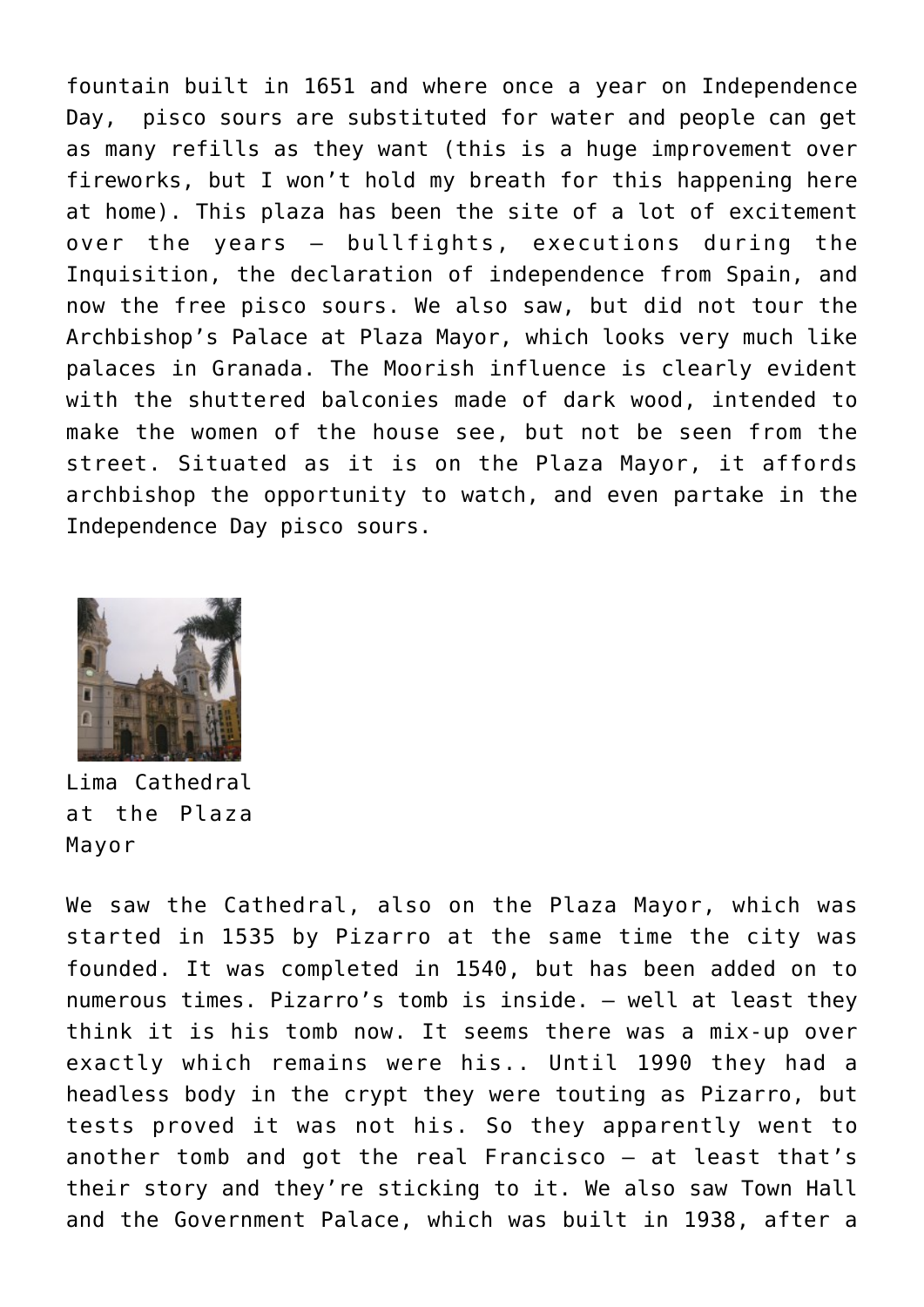fire destroyed the original. It has been made to look old and very Colonial on the outside, but it is quite ornate on the inside, with the most elaborate room intended mimic the Hall of Mirrors at Versailles (called the Salon Dorado or Golden Room). We resolved to visit more interiors next time we are in Lima.



Skull Sculptures at the Monastery

We did go inside the convent and Church of St Francisco, built in 1557 and rebuilt after a 1656 earthquake. The Church of San Francisco has survived many other earthquakes due to a special building material called *quincha,* which is a mix of rushes, mud and plaster which proved more earthquake resistant than conventional European materials. One of the chief "attractions" for tourists is the catacombs which contain the bones of over 25 thousand people, a veritable city of the poor, with skulls and other bones arranged in various patterns. The wealthy, of course, had crypts for their remains so there were not legions of monks making artful arrangements with their bones. The church also has its own Last Supper painting, featuring the ubiquitous guinea pig. There was a spacious courtyard and cloisters with gardens – again quite Moorish in design -with beautiful blue glazed tiles (called *azulejos*) from Seville on the cloister courtyard walls dating from the 1600's.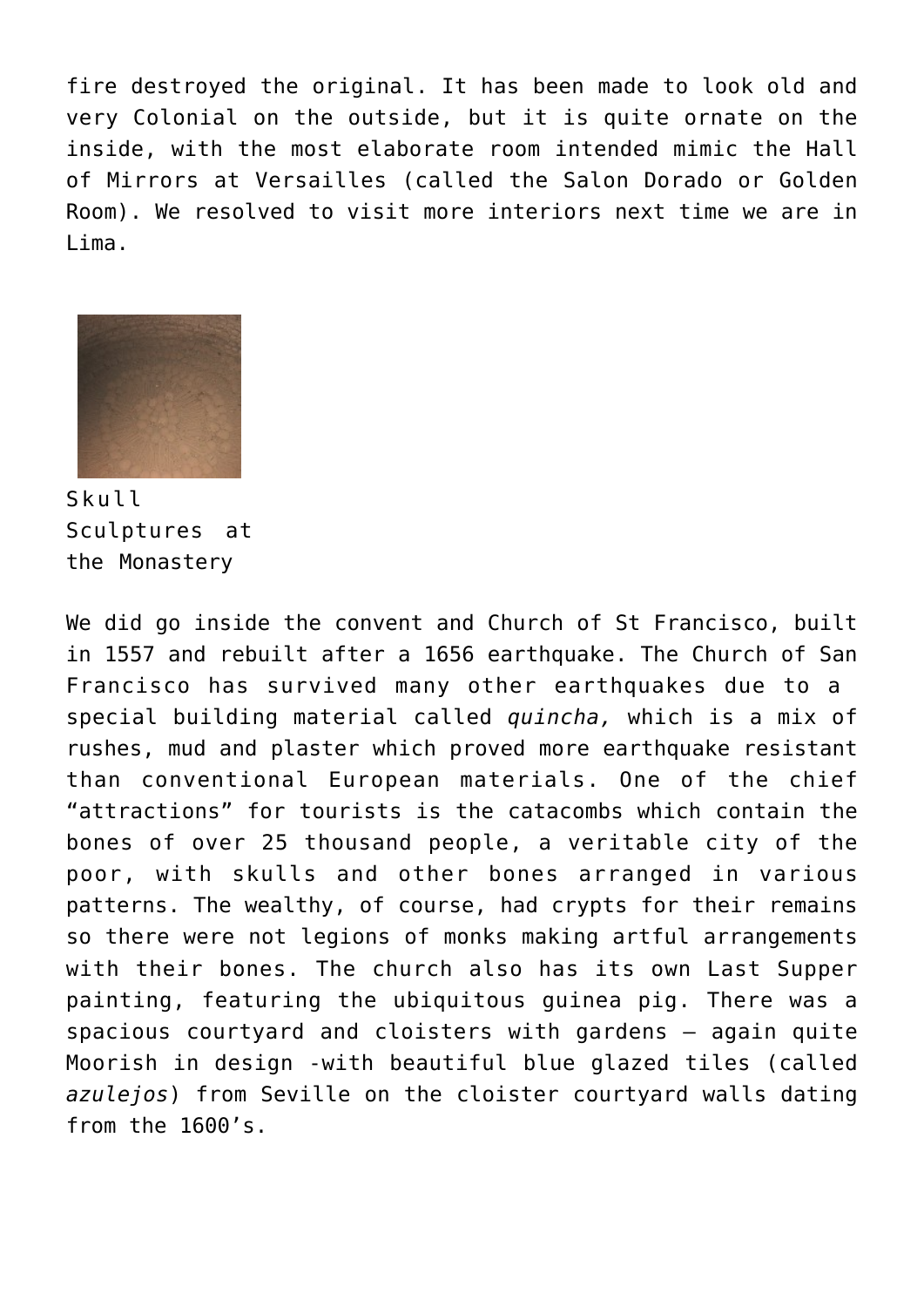

The Plaza Mayor in Lima

We walked from the Plaza Mayor to the Plaza San Martin along the Jiron de la Union, a pedestrian only street with shops and outdoor restaurants including a Norky's that almost overpowered us with a longing for roasted chicken with the scent of it wafting out on to the street. In Peru "jiron" is a colloquial expression meaning a long street or row of houses, although in most of the rest of Spanish speaking world, it is a long strip of cloth or a banner. The Plaza San. Martin, was built in 1921 on the 100 year anniversary of Independence in a decidedly French style in contrast to the Spanish Colonial look of the Plaza Mayor. Peru's version of George Washington was Jose de San Martin and there is a statue of him on horseback in the center of the plaza. At the foot of San Martin's statue is a statue of Madre Patria (a symbolic figure of Mother Country). The design intent was reportedly to have a crown of flames (called llama in Spanish) on her head. As you might anticipate, something was lost in translation between Spain and Peru, and consequently the sculptor put a small likeness of an actual llama on her head. In the ensuing years, it seems to be sort of like the guinea pigs at the Last Supper, in that Peruvians and tourists alike find it quaint, charming and mildly amusing. I guess it is kind of like the eccentric aunt in the family – she may be a goofy old lady, but she's our goofy old lady. Besides a little touch of the absurd is always appreciated in an itinerary laced with so much history.